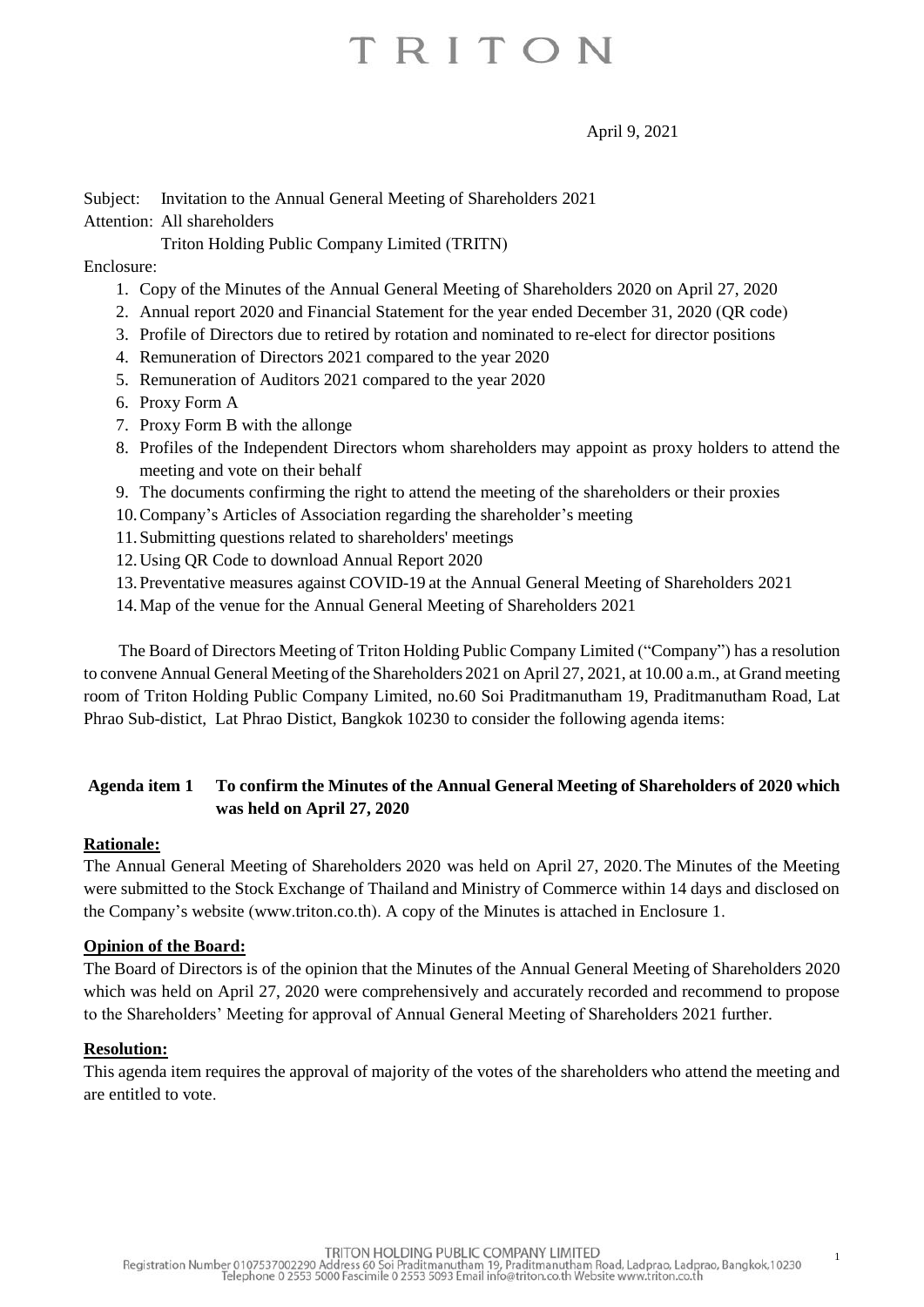### **Agenda item 2 To acknowledge the operational results of the preceding year 2020 and Annual Report 2020**

## **Rationale:**

The Company had summarized relevant details of its operational results of the year 2020 as set out in the Annual Report (QR code) which had been delivered along with the invitation to the Shareholders' Meeting to all shareholders in order for the shareholders to study the details in advance as appeared in Enclosure 2.

#### **Opinion of the Board:**

The Board of Directors, therefore, deemed it appropriate to propose to the Shareholders' Meeting to acknowledge the operational results of the preceding for the year 2020 and Annual Report 2020

#### **Resolution:**

This agenda item was only for acknowledgment; there would be no voting.

## **Agenda item 3 To consider and approve of the consolidated financial statements and separate financial statement for the year 2020 ended December 31, 2020 and the auditor report**

#### **Rationale:**

The Statement of Financial Statement and Separate Financial Statement for the accounting period ended December 31, 2020, as set out in the Financial Statement that had been sent to the shareholders together with the Annual Report 2020.The Financial Statement was reviewed by the auditor, Deloitte Touche Tohmatsu Jaiyos Audit Company Limited, assessed and approved by the Audit Committee Meeting No. 1/2021, and approved by the Board of Directors meeting no. 2/2021.

#### **Opinion of the Board:**

The Board of Directors, therefore, deemed it appropriate to propose to the Shareholders' Meeting to consider and approve the Consolidated Financial Statement and Separate Financial Statement which have been audited by the auditor for the accounting period ended December 31, 2020.

## **Resolution:**

This agenda item requires the approval of majority of the votes of the shareholders who attend the meeting and are entitled to vote.

#### **Agenda item 4 To consider the appropriation of omitted dividend payment for the year 2020**

#### **Rationale:**

The dividend payment must be approved by Shareholders' Meeting as set out in the Public Limited Companies Act, BE 2535 (1992) and the Company's Article of Association. The Company is able pay dividend only from its net profit. If the Company still has deficit, dividend payment is prohibited and the appropriation of net profit as legal reserve fund is not required.

The Company has dividend payment policy by paying at the rate of not less than 50% of its net profit after tax, except in the case of carried loss or further investment is intended.

Moreover, according to the separate financial statement and income statement for the accounting period ended December 31, 2020, the Company generated a net profit of 34,460,557 baht.Therefore, the Company is unable to pay dividends for operating results of the year 2020 to shareholders which is in accordance with the limitation of the law.

 $\overline{\phantom{a}}$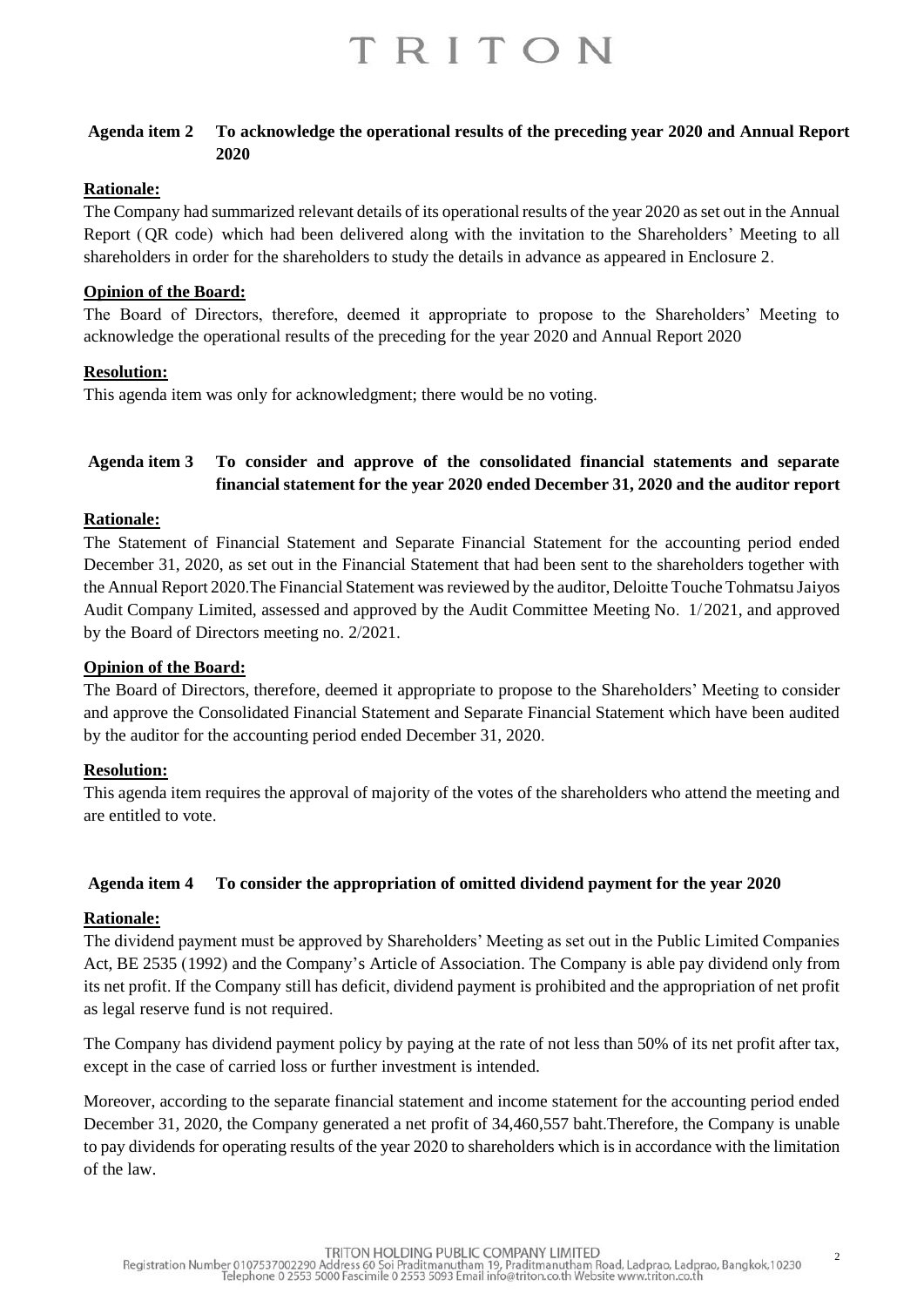### **Opinion of the Board:**

The Board of Directors, therefore, deemed it appropriate to propose to the Shareholders' Meeting to acknowledge of the omitted dividend payment for year 2020.

#### **Resolution:**

This agenda item was only for acknowledgment; there would be no voting.

#### **Agenda item 5 To consider the reelection of Directors who retired by rotation for another term**

## **Rationale:**

In accordance with Clause 18 of the Company's Articles of Association stating that one-third of the total Directors must retire from office at every Annual General Meeting of shareholders. If the number of the total Directors is not multiple of three, then the number of Directors nearest to one-third must retire from office, whereby a Director who vacates office under this section may be re-elected.

At the Annual General Meeting of Shareholder 2021, there are three Directors who must retire by rotation, namely,

| (1) Pol. Gen Werapong Chuenpagdee | Vice Chairman                                      |
|-----------------------------------|----------------------------------------------------|
| (2) Pol.Col Kidanun Komkhum       | Director, Audit Committee and Independent Director |
| (3) Mrs. Siew San Tan             | Director and Independent Director                  |

#### **Criteria for nomination and nominating method of directors**

To consider the qualifications of the Company's director in accordance with the Public Limited Companies Act B.E. 2535, the educational background, skills, experience in the related business activities of the Company and the various professions which can support the business operation of the Company and contribute in developing the Company, including to the director's previous overall performance. As for the independent director, the Company has also considered the definition of the independent director set by the Securities and Exchange Commission, the Stock Exchange of Thailand and by the Company together with consideration of any possible significant business relationship between the director and the Company which may cause the director to be unable to perform his/her duties independently.

The Nomination and Remuneration Committee have considered the qualifications of the Directors pursuant to the nomination procedures and deemed that three Directors namely, (1) Pol.Gen Werapong Chuenpagdee, (2) Pol.Col Kidanun Komkhum and (3) Mrs. Siew San Tan are proficient and possess a various range of expertise and 2 independent directors are remain in position for no more than 9 years. Therefore, they are deemed qualified for their positions. It is appropriate to propose that three Directors to be re-elected as Directors of the Company for another term. The details on education and experiences of the Director are presented in Enclosure 3.

The Company has provided the right for shareholders to nominate candidates for director's election in the Annual General Meeting 2021 between November 13, 2020 to January 31, 2021. After the specified period, no shareholder proposed any such matter at this Annual General Meeting of 2021.

## **Opinion of the Board:**

The Board of Directors therefore, agrees with the Nomination and Remuneration Committee and deemed it appropriate to propose to the Shareholders' Meeting to acknowledge the Directors who must retire by rotation namely, (1) Pol.Gen Werapong Chuenpagdee, (2) Pol.Col Kidanun Komkhum and (3) Mrs. Siew San Tan and to consider appointing three directors namely, (1) Pol.Gen Werapong Chuenpagdee, (2) Pol.Col Kidanun Komkhum and (3) Mrs. Siew San Tan to be the directors for another term.

3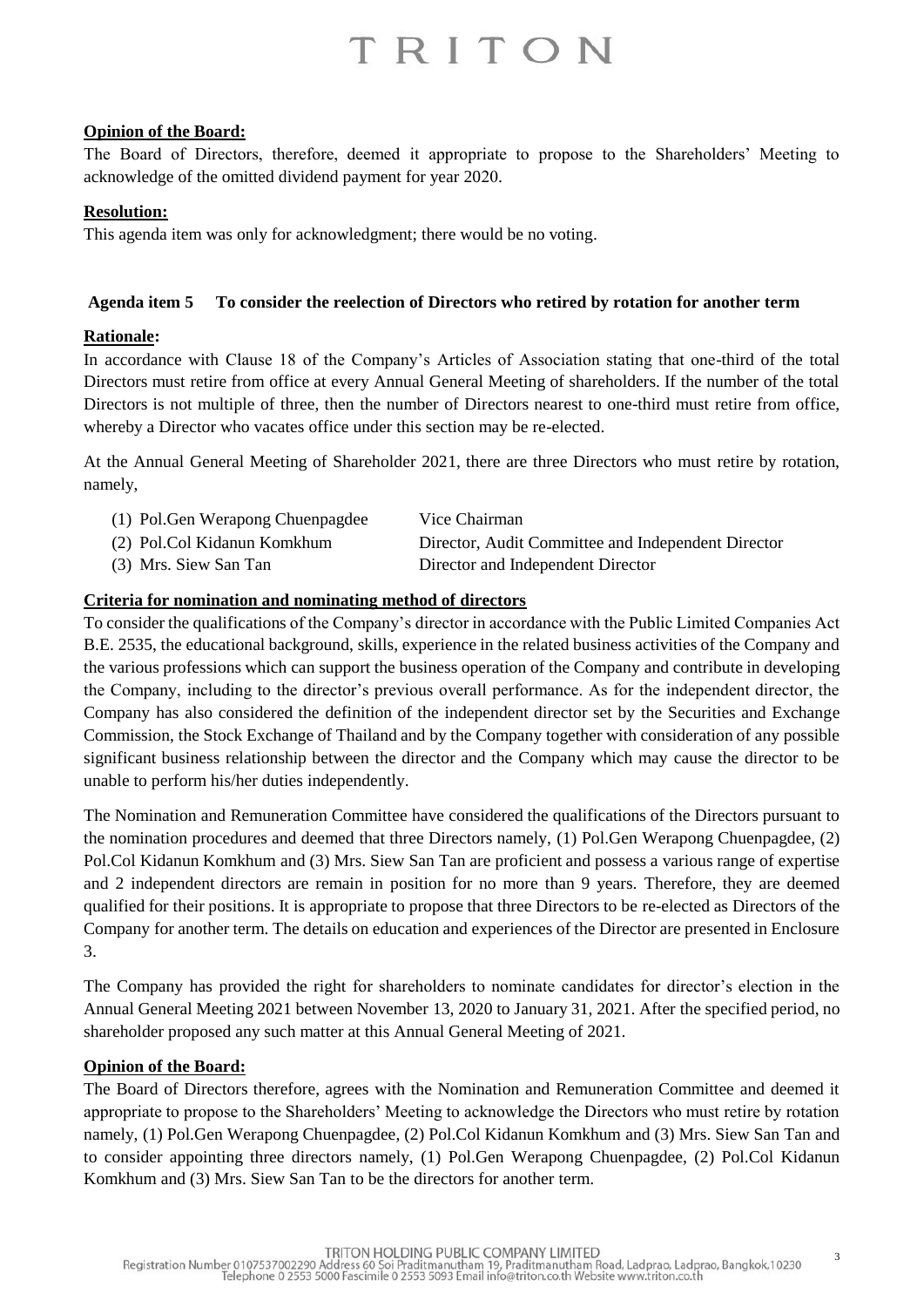### **Resolution:**

This agenda item requires the approval of majority of the votes of the shareholders who attend the meeting and are entitled to vote by separating vote individually.

#### **Agenda item 6 To consider and approve the remuneration for Directors for the year 2021**

### **Rationale:**

According to Clause 16 of the Company's Articles of Association on the fixing of the remuneration of the directors stating that the fixing of director's remuneration shall be in accordance with a resolution passed by a Shareholders' Meeting, the Nomination and Remuneration Committee has considered the criteria to specify on remuneration payment to present to the Board of Directors meeting and in the Annual General Meeting for an approval respectively, as well as taken into suitability in various part of the rate of remuneration and compared it with the rate paid by other listed companies in the same industry, the potential business expansion and the profit growth of the Company. It is appropriate to propose to the Shareholders' Meeting to consider and approve the Director's remuneration for the year 2021 at the amount of not exceeding 7,000,000 baht. The details of remuneration are presented in Enclosure 4.

#### **Opinion of the Board:**

The Board of Directors, therefore, deemed it appropriate to propose to the Shareholders' Meeting to consider and approve the remuneration for Directors for the year 2021.

#### **Resolution:**

This agenda item shall be approved with a vote of no less than two-thirds of the total number of votes cast by the shareholders attending the meeting.

## **Agenda item 7 To consider and approve the appointment of the auditors and fix the audit fee for the year 2021**

#### **Rationale:**

The Company allows many audit companies to offer the audit fee for the year 2021 to the Audit Committee for consideration of qualifications and choose to be the auditor of the Company. The Audit Committee has considered the qualifications of each auditor and was of the view that Miss Kornthong Luangvilai, Certified Public Accountant No. 7210 and/or Mr. Wonlop Vilaivaravit Certified Public Accountant No. 6797 and/or Dr. Kiatniyom Kuntisook Certified Public Accountant No. 4800 from Deloitte Touche Tohmatsu Jaiyos Audit Co., Ltd. are reputable and trustworthy auditors having knowledge and capability. Moreover, by comparing the remuneration rates proposed by this auditor is appropriate rate. Therefore, it is appropriate to appoint Deloitte Touche Tohmatsu Jaiyos Audit Co., Ltd. to provide the audit services for the Company in 2021. In addition, Deloitte Touche Tohmatsu Jaiyos Audit Co., Ltd. performed well throughout the year 2020 which is the most suitable reason for the Company to appoint this auditor to provide audit service for the Company in 2021. In this regard, the auditors' remuneration for the year 2021 has been fixed at the amount of 2,260,000 baht and that of its subsidiaries for the year 2021 have been fixed in total of 4,540,000 baht. The total remuneration for the auditors of both the Company and its subsidiaries for the year 2021 have been fixed at 6,800,000 baht. The details of the remuneration are presented in Enclosure 5.

#### **Opinion of the Board:**

The Board of Directors, therefore, deemed it appropriate to propose to the Shareholders' Meeting to consider and approve the appointment of Miss Kornthong Luangvilai, Certified Public Accountant No. 7210 and/or Mr. Wonlop Vilaivaravit, Cetified Public Accountant No. 6797 and/or Dr. Kiatniyom Kuntisook Cetified Public

4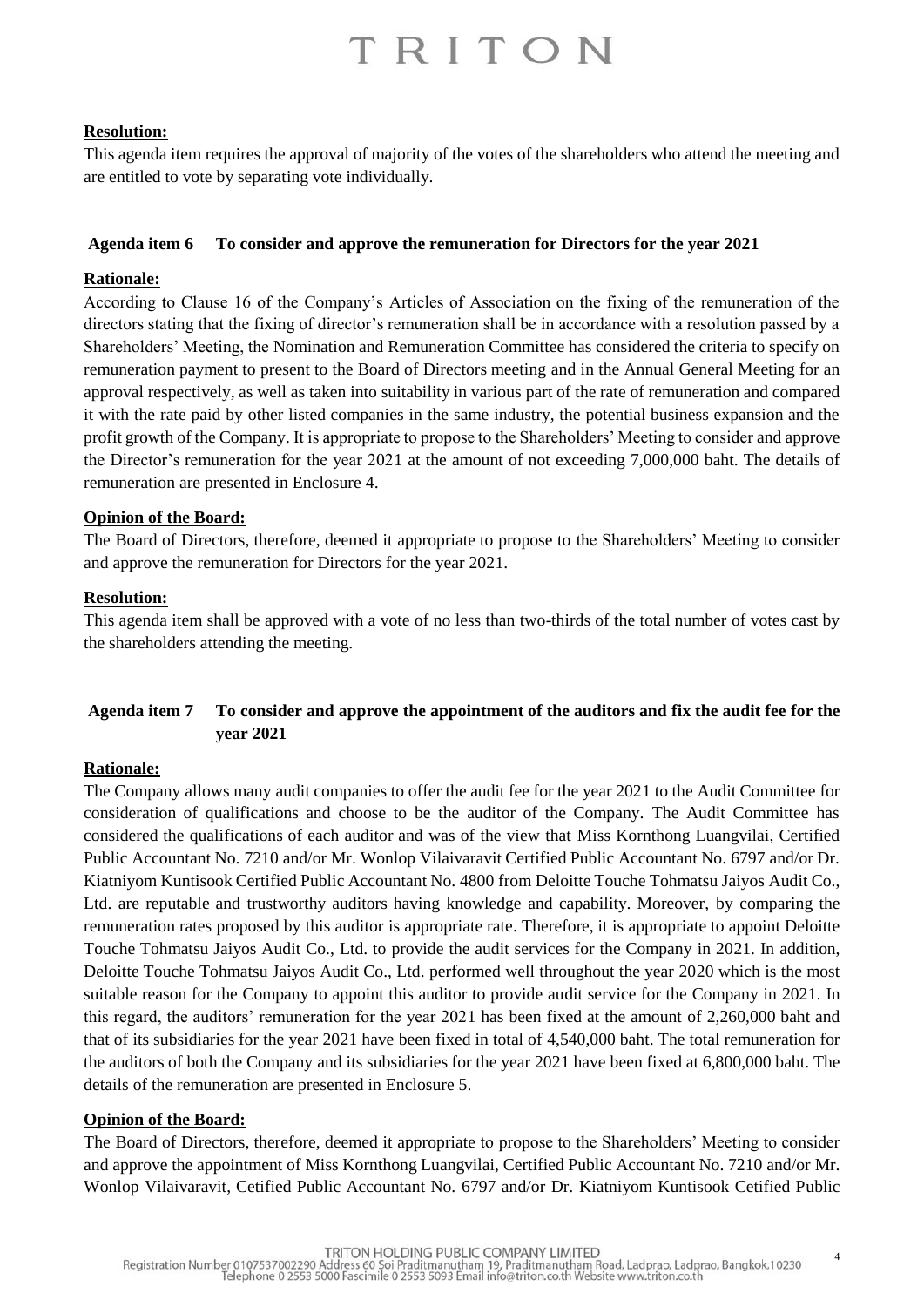Accountant No. 4800 from Deloitte Touche Tohmatsu Jaiyos Audit Co., Ltd. to be the auditor of the Company with the auditor's remuneration of the Company and subsidiaries of Baht 6,800,000. Therefore, the auditors of Deloitte Touche Tohmatsu Jaiyos Audit Limited have no relationship or interest in the Company, its subsidiaries, executives, major shareholders or interested persons.

#### **Resolution:**

This agenda item requires the approval of majority of the votes of the shareholders who attend the meeting and are entitled to vote.

### **Agenda item 8 To consider other matters (if any)**

The Company invites all shareholders to attend the meeting and vote by you as of the date and place specified above. If the shareholders would like to appoint another person to attend the meeting and vote on behalf of you, please complete the proxy form as attached with this invitation letter and give it to the Chairman of the meeting or individuals whom the Chairman appointed before the meeting begins.

Sincerely yours,

 $\sqrt{2}$ 

(Miss Louise Taechaubol and Mr.Worapong Wootipruk Authorized Director

## **Remark:**

- 1. For your convenience, it is kindly requested that the shareholders and/or the proxies bring the registration form which has a barcode to the registration staff on the meeting date.
- 2. The shareholders can download the invitation letter for the Annual General Meeting of Shareholders 2021 and the accompanying documents from website www.triton.co.th from March 26, 2021 onwards.
- 3. To facilitate the registration process, shareholders can send the completed proxy form in advance to the following address:Legal department and Company Secretary, Triton Holding Public Company Limited, 60 Soi Praditmanutham 19, Praditmanutham Road, Ladprao Sub-district, Ladprao District, Bangkok 10230.
- 4. The Company would like to cancel the participant gifts in the Shareholders' Meeting due to the transparent and in accordance with the guidelines from regulatory agency which has a campaign of gifts cancellation in the Shareholders' Meeting and also encourage business sustainability on the day of Shareholders' Meeting 2021.
- **Attn:** Registrar of Public Company Limited Department Stock Exchange of Thailand The Securities and Exchange Commission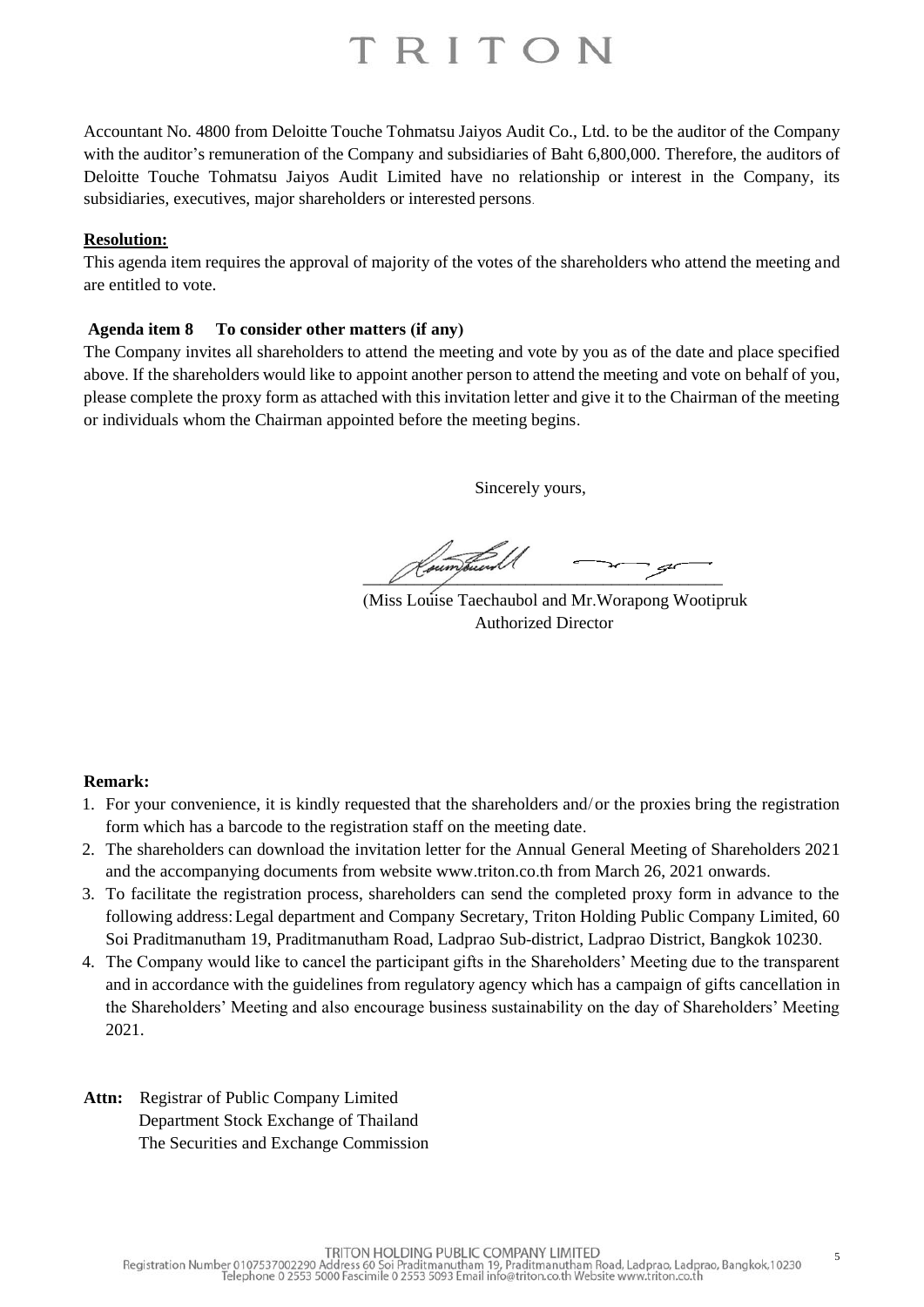#### **Enclosure 1**

#### **Minutes of the Annual General Meeting of Shareholder for the year 2020**

**of**

#### **Triton Holding Public Company Limited**

#### **Date, Time and Venue**

The Annual General Meeting of Shareholders for the year 2020 of Triton Holding Public Company Limited ( **"Company"** ) was held 27 April 2020 at 14. 00 hours at at Triton Building, Grand meeting room of the Company, building no. 60 Soi Praditmanutham 19 Praditmanutham Rd., Lat Phrao Sub-distict, Lat Phrao Distict, Bangkok 10230

#### **Directors present at the meeting**

| 1. Gen Lertrat Ratanavanich | Chairman of the Board of Directors and Independent Director |
|-----------------------------|-------------------------------------------------------------|
|                             |                                                             |

- 2. Mr. Natdanai Indrasukhsri Chairman of the Audit Committee and Independent Director
- 3. Miss Louise Taechaubol Chairman of the Executive Board
- 4. Mr. Chirdsak Kukiattinun Director and Chief Executive Officer

#### **Executives present at the meeting**

| Mrs. Narumol Chattawan                                                                         | <b>Chief Financial Officer</b> |
|------------------------------------------------------------------------------------------------|--------------------------------|
| $\mathbf{M}$ $\alpha$ 1 1 $\mathbf{N}$ 1 1 1 1 $\mathbf{V}$ $\alpha$ $\mathbf{r}$ $\mathbf{r}$ |                                |

2. Mr. Chokchai Pitchakulmongkol Vice Chief Executive

#### **The Company's Auditor present at the meeting**

|  | 1. Ms. Kornthong Luangvilai | Auditor from Deloitte Touche Tohmatsu Jaiyos Audit Co., Ltd. |
|--|-----------------------------|--------------------------------------------------------------|
|--|-----------------------------|--------------------------------------------------------------|

#### **The Company's Legal Advisor**

| 1. Ms. Sophavadee Uttamobol | Legal Advisor and Meeting Conductor from Thai Consultant Co., Ltd. |
|-----------------------------|--------------------------------------------------------------------|
|                             |                                                                    |

#### **Preliminary Proceeding:**

Gen. Lertrat Ratanavanich, Chairman of the Board of Directors and Independent Director, acted as Chairman of the meeting ("Chairman"). He advised the meeting that only directors who are chairman of subcommittees were present at the meeting while other directors were attending the meeting via the Company's IT system due to the Company's policy to minimize risk of Covid-19 spreading. Then he requested Miss Sophavadee Uttamobol to be secretary to the meeting and to be master of ceremonies ("MC").

The MC reported to the meeting that at 14.00 hours there were shareholders and proxies attending the meeting in totaling 39 shareholders, representing 5,872,906,243 shares or equivalent to 60.9629 percent of the total number of issued shares (the total paid-up shares of the Company were 9,633,578,407 shares), constituting a quorum as provided by Article 35 of the Article of Association of the Company which specified that the meeting of shareholders must be attended by not less than 25 shareholders holding in aggregate of not less than onethird of the total number of issued shares to constitute a quorum.

After the meeting proceeded, there were shareholders, both in person and by proxy, registering to attend the meeting. Therefore, the total number of shareholders and proxies attending the meeting was increased to 48 shareholders with an aggregate holding of 5,872,982,343 shares or representing 60.9637 percent of the total number of issued shares.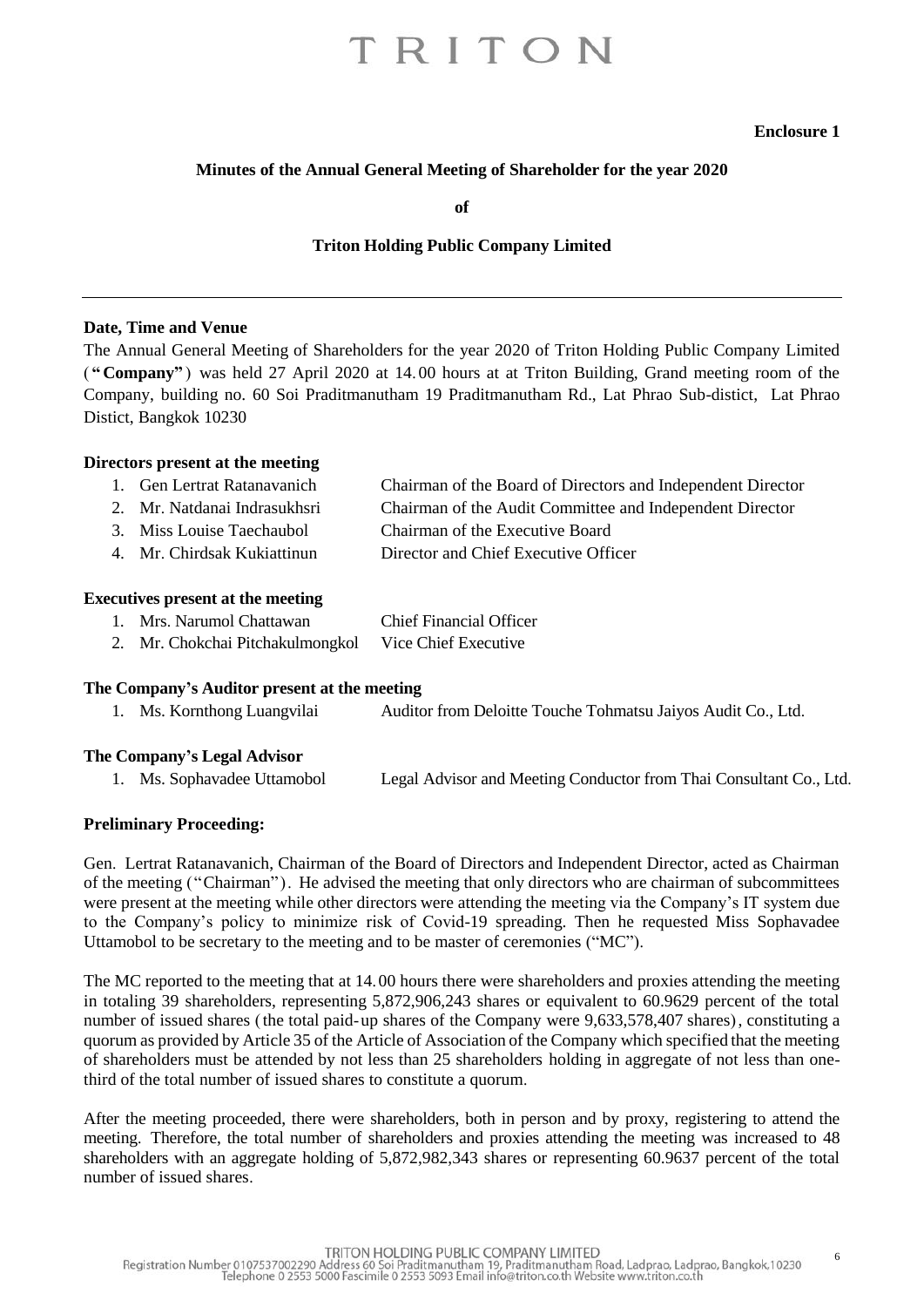Before proceeding to the first agenda, the Chairman asked the meeting secretary to elaborate the voting and vote counting method which can be summarized as follows:

In each agenda, only votes of those who disapprove or abstain from the vote will be counted. Any shareholder who wishes to disapprove or abstain, shall mark in a ballot as such and hand the ballot to the Company's staff for vote counting. Those who approve shall not be required to submit the ballot and all will be counted as approve. In case the shareholders used form B proxy and have casted his vote in the proxy, the company shall count the vote accordingly.

In case any shareholder wishes to ask questions or express opinion, such shareholder shall declare his/her full name, family name and status in attending the meeting before asking questions.

Moreover, before meeting proceeded, the Company proposed to set up the vote counting committee to witness the vote counting, comprised of one shareholder representative and one auditor representative. In this meeting, vote counting committee comprised of

- 1. Miss Kornthong Luangvilai
- 2. Miss Suthiporn Suthiviset

Thereafter, the meeting was proceeded in the following agenda

### **Agenda 1 To adopt the Minutes of the Annual General Meeting of Shareholders of 2019 which was held on April 30, 2019**

The Chairman asked the MC to explain the details of this agenda that the Annual General Meeting of Shareholders of 2019 was held on 30 April 2019 and the minutes of such meeting had been prepared within 14 days from the meeting date and had been submitted to the Stock Exchange of Thailand and the Ministry of Commerce within period prescribed by the laws. The Company had also published the minutes of the meeting on the Company's websit[e www.triton.co.th](http://www.triton.co.th/) and had sent a copy of the minutes along with the meeting invitation as appeared in enclosure 1

The Board of Directors had an opinion that the minutes of the Annual General Meeting of Shareholders of 2019 held on 30 April 2019 had been properly and accurately recorded, and deemed it is appropriate to propose the meeting to adopt the minutes of the Annual General Meeting of Shareholders of 2019. This agenda requires the approval by majority of votes of the shareholders attending the meeting and being entitled to vote.

The Chairman asked if any shareholder wishes to ask question or express any opinion on this matter.

No shareholder asked any question. Therefore, the Chairman requested the meeting to vote. The MC informed those to wish to vote disapprove or to abstain from vote to mark as such in the ballot and hand over to the company staff for counting.

#### **Resolved: The meeting resolved to adopt the minutes of the Annual General Meeting of Shareholders of 2019held on 30 April 2019 by unanimous votes as follows:**

| Approved    | 5,872,982,343 | Votes | Equivalent to | 100\% |
|-------------|---------------|-------|---------------|-------|
| Disapproved |               | Votes | Equivalent to | 0%    |
| Abstained   |               | Votes | Equivalent to | 0%    |
| Total       | 5,872,982,343 | Votes | Equivalent to | 100%  |

TRITON HOLDING PUBLIC COMPANY LIMITED<br>Registration Number 0107537002290 Address 60 Soi Praditmanutham 19, Praditmanutham Road, Ladprao, Ladprao, Bangkok,10230<br>Telephone 0 2553 5000 Fascimile 0 2553 5093 Email info@triton.c

7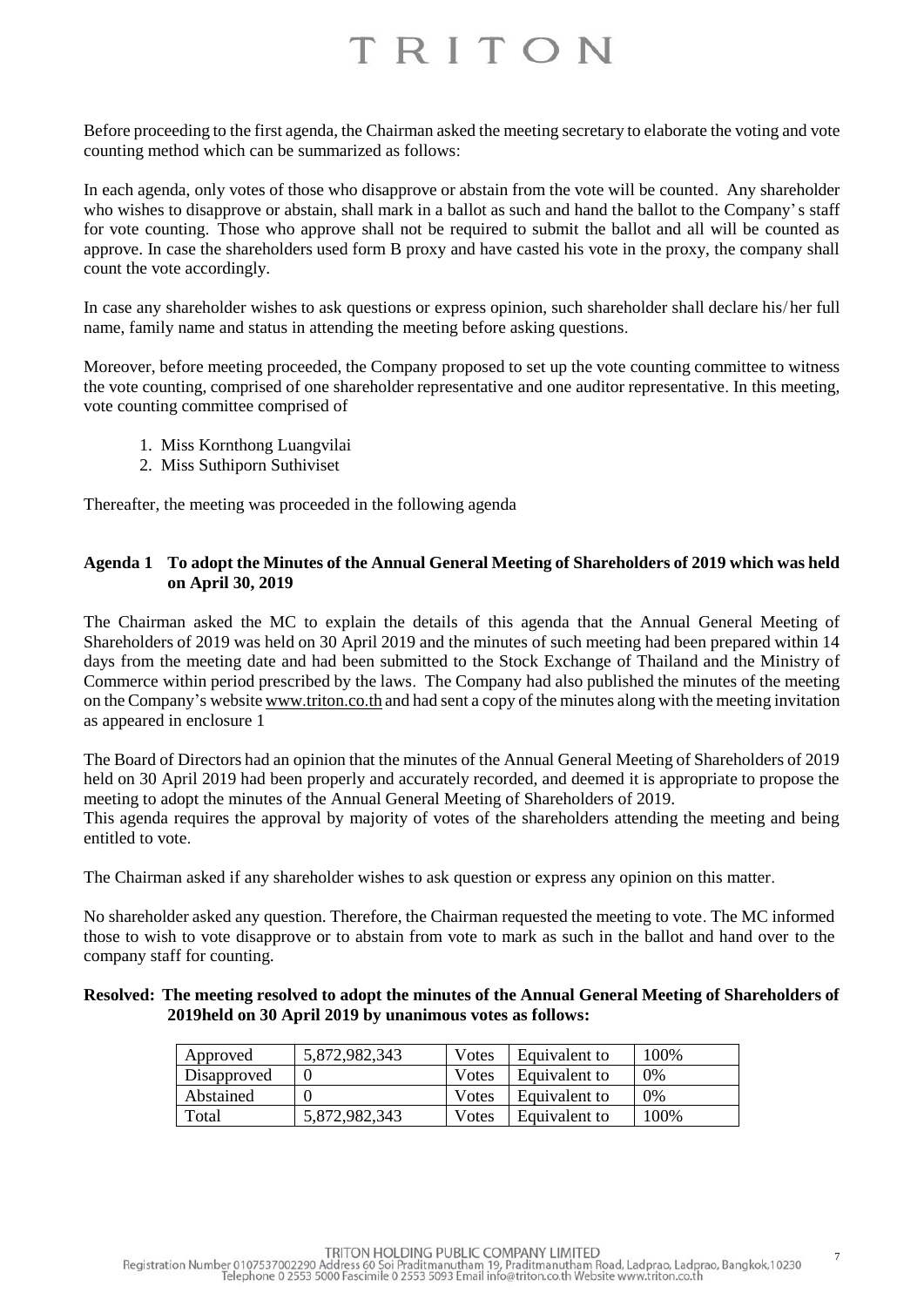#### **Agenda 2 To consider and acknowledge the operational results of the preceding year 2019 and Annual Report 2019**

The Chairman asked the MC to explain to the meeting. The MC explained that the Company had summarized the Company's operational results of the preceding year as appeared in the annual report 2019, in a form of QR code, which had been delivered to the shareholders to study the details in advance along with the invitation to shareholders' meeting.

The Board of Directors, therefore, deemed it is appropriate to propose to the meeting to acknowledge the operational results of the preceding year and annual report of 2019.

This agenda did not require voting because it was only reported to shareholders for acknowledgement.

The Chairman assigned Mr.Chirdsak Kukiattinun, Chief Executive Officer and Mrs. Narumol Chattawan, Chief Financial Officer of the Company to explain the operational results for the year 2019 to shareholders in detail, which can be concluded as follows:

Mrs. Narumol Chattawan, Chief Financial Officer explained that the business of the Company is categorized in two groups, i.e. construction business, carried out be Triton Engineering and Construction PLC and investment business carried out by Triton Power Co., Ltd., which invests in biogas power plants, Triton Green Energy Co., Ltd. invests in generating power from waste and Triton Development Co., Ltd. invests in real estate development.

In the past 4 years, the Company's revenue has been growing. In 2018, total revenue was 2,425.33 million Baht. In 2019, the Company generated a total revenue of 1,275.40 million Baht, which was the revenue from projects carried from 2018 and approximately 21 million Baht from biogas power plant which has started its operation in September 2019.

Net profit of 2019 was lower than that of 2018 because in 2018 there was profit from sale of media business of approximately 100 million Baht and profit realized from media business of approximately 30 million Baht. Without these extra ordinary items, 2019 profit was 22.34 million Baht higher that 2018 profit with net profit margin of 1.77% compared to 0.35% in 2018. The improvement of operational result was due to cost and expense control.

As for balance sheet, liabilities as of the end of 2019 increased mostly due to trade account payable which was incurred in the Company's operation. Equity increased to 1,577.32 million Baht, partly due to capital increase in 2019 resulted in the increase in total asset at the end of 2019 to 2,550.22 million Baht.

Return on asset decrease due to the decrease in net profit when compared to 2018 where there was a realization of profit from media business. Debt to equity ratio improved from 0.63 times in 2018 to 0.6 times in 2019. Current ratio continues to improve since 2017. Return on equity decrease due to decrease in net profit but if compare only operational profit this ratio is improved, as explained before. Asset to debt ratio increase due to the increase in trade account payable which is expected to be decrease proportionately in 2020.

Mr. Chirdsak Kukiattinun reported to the meeting regarding various projects that were carried forward from previous year and projects newly awarded in 2020. He mentioned that the Company shall focus more on working with Thai partners and shall select only engineering works that requires specific expertise. For biogas power plant business the Company plans to expand into community power plant business and there are many projects and there are many projects that the Company is bidding for.

Mrs. Narumol Chattawan reported that currently the backlog is approximately 1,758 million Baht, divided into fuel pipeline and pipe jacking construction projects with approximate value of 1,136 million Baht and the construction of railway stations and U-turn flyovers project with approximate value of 215 million Baht. It is anticipated that in 2020 the Company would be able to realize revenue of approximately 1,658 million Baht. There are addition projects which the Company is bidding for with approximate value of 4,318 million Baht.

8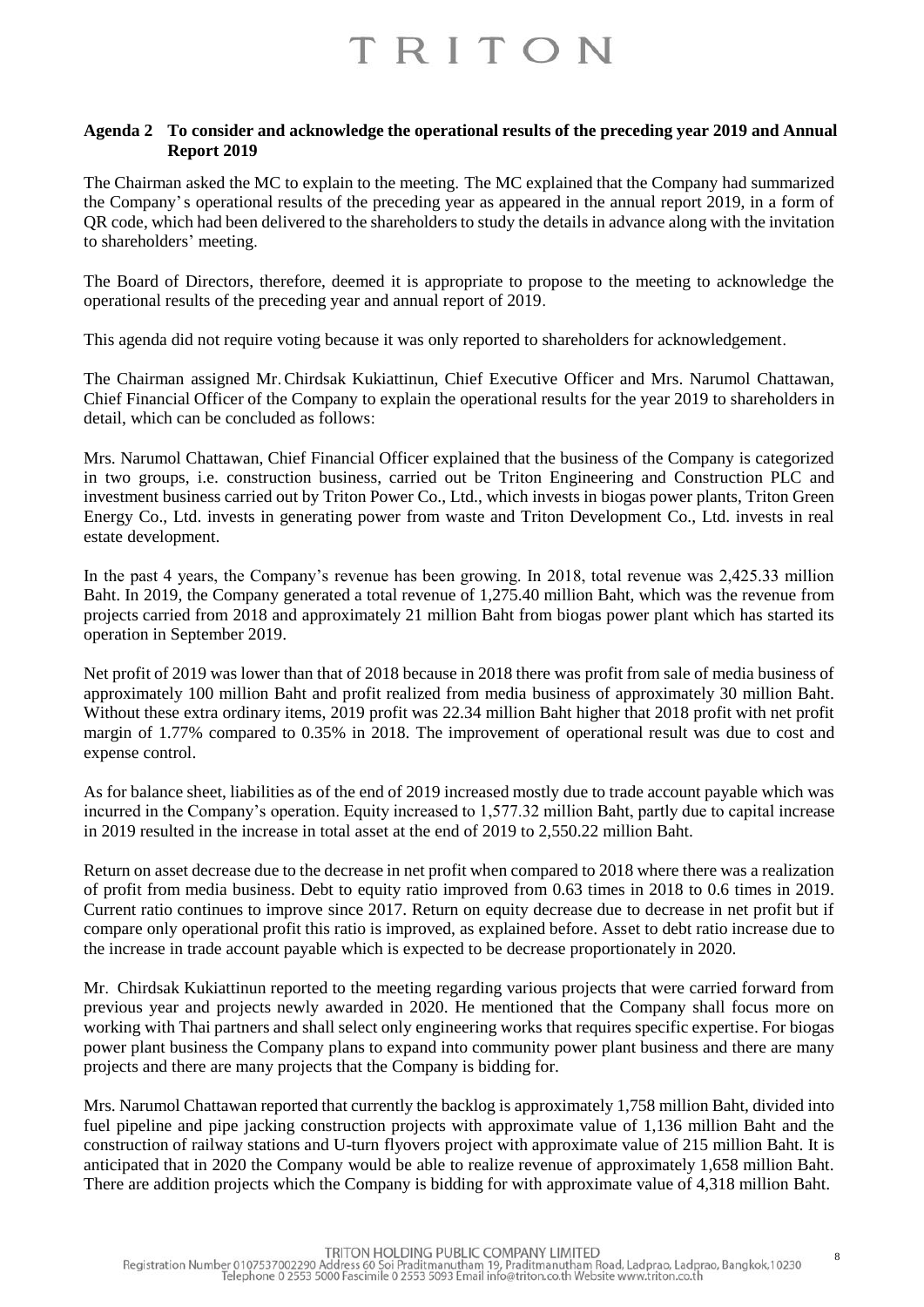After report from management, the Chairman asked if any shareholder wished to ask question.

The meeting acknowledged the Company's operational results of the preceding year and the Company's annual report 2019 as presented.

### **Resolved: The meeting resolved to acknowledge the operational results of the preceding year and annual report 2019**

### **Agenda 3 To consider and approve the consolidated financial statements and separate financial statements for the year 2019 ended 31 December 2019 and the auditor report**

The Chairman assigned the MC to explain to meeting. The MC explained that according to the financial statements and earning statements for the accounting period ended 31 December 2019 which had been sent to the shareholders along with the Annual Report 2019, such financial statements and earning statements had been audited by the auditor, Deloitte Touche Tohmatsu Jaiyos Audit Company Limited; reviewed by the Audit Committee meeting no.1/2019 on 25 February 2019; and approved by the Board of Directors meeting no 2/2019 on 27 February 2019.

The Board of Director, therefore, deemed it is appropriate to propose to the meeting to approve the consolidated financial statements and separate financial statements which had been audited by the auditor along with auditor's report for the accounting period ended 31 December 2019.

This agenda requires the approval by majority of votes of the shareholders attending the meeting and being entitled to vote.

The Chairman asked if any shareholder wished to ask questions or express any opinion regarding the matter.

No shareholder asked any question. Therefore, the Chairman requested the meeting to vote. The MC informed those to wish to vote disapprove or to abstain from vote to mark as such in the ballot and hand over to the company staff for counting.

#### **Resolved: the meeting resolved to approve the consolidated financial statement and separate financial statement for the year 2019 and the auditor's report for the accounting period ended 31 December 2019 by unanimous votes as follows:**

| Approved    | 5,872,982,343 | Votes | Equivalent to | 100\% |
|-------------|---------------|-------|---------------|-------|
| Disapproved |               | Votes | Equivalent to | 0%    |
| Abstained   |               | Votes | Equivalent to | 0%    |
| Total       | 5,872,982,343 | Votes | Equivalent to | 100%  |

#### **Agenda 4 To consider and acknowledge the omission or divided declaration from 2019 performance and the omission of appropriation of profit as legal reserve**

The Chairman assigned the MC to explain details of the agenda to the shareholders. The MC explained to the meeting that according to the laws and the Company's Article of Association, declaration of dividend is subject to approval from the shareholders' meeting and the Company could only pay dividend from its net profit. In case the Company had retained loss, the Company is prohibited from paying dividend and is not required to appropriate net profit as legal reserve.

According to the separate balance sheet 2019 profit and lost statement of the Company as of 31 December 2019, there is a net loss of Baht 45,127,257 and retained loss of Baht 20,905,316. Therefore, the Company is unable to declare dividend from its 2019 performance and is not required to appropriate the profit for legal reserve.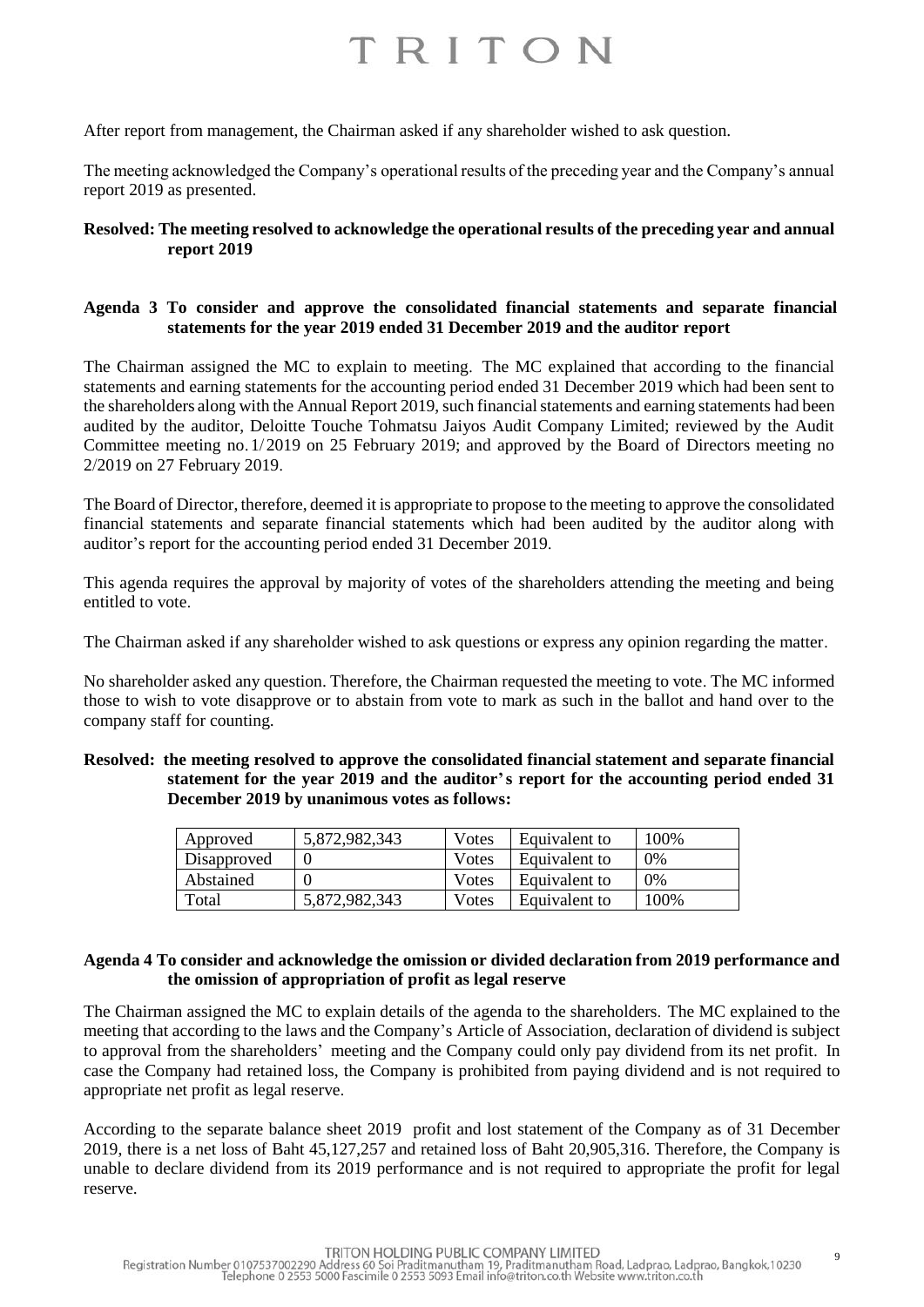The Board of Director, therefore, deemed it is appropriate to propose to the meeting to acknowledge the omission of dividend declaration and appropriation of profit as legal reserve.

This agenda did not require voting because it was only reported to shareholders for acknowledgement.

The Chairman asked if any shareholder wished to ask questions or express opinion on this matter.

Dr. Kessiree Punthura, proxy of Thai Investors Association proposed that the Company should allow the shareholders to vote in this agenda because the shareholders have the right to decide. The Chairman explained that the Company has loss and retained loss, it is not allowed by the laws to declare dividend. Although the shareholders vote disapproves the omission of dividend declaration, the Company is unable to comply with the shareholders resolution. However, Dr. Kessiree Punthura insisted that the shareholders vote in this agenda. Therefore, the Chairman agreed to let the shareholders vote if the meeting so requires or if the legal advisor so advised. The legal advisor informed the meeting that according to the Public Limited Company Act, a company is required to obtain shareholders approval only in case it declares dividend. If the company has loss, it is unable to declare dividend so it is not a case to obtain shareholders approval. However, Dr. Kessiree Punthura insisted that the meeting should vote. Therefore, the Chairman asked the meeting if any shareholder disagree with the dividend omission.

Since this agenda is for acknowledgement, the Company did not prepare ballot for voting, The meeting agreed to use a ballot for agenda 9 (other matter) to vote in this agenda. The MC informed those to wish to vote disapprove or to abstain from vote to mark as such in the ballot and hand over to the company staff for counting.

### **Resolved: the meeting resolved to approve the omission or divided declaration from 2019 performance and the omission of appropriation of profit as legal reserve by unanimous votes as follows:**

| Approved    | 5,872,982,343 | Votes | Equivalent to | 100\% |
|-------------|---------------|-------|---------------|-------|
| Disapproved |               | Votes | Equivalent to | 0%    |
| Abstained   |               | Votes | Equivalent to | $0\%$ |
| Total       | 5.872.982.343 | Votes | Equivalent to | 100\% |

## **Agenda 5 To consider and approve the reelection of Directors who retired by rotation for another term**

The Chairman informed the meeting that for the purpose of transparency, himself and Ms Louis Taechaubol who have interest in this agenda, should leave the meeting room before proceeding. He proposed to the meeting that Mr. Natdanai Indrasukhsri, Chairman of the Audit Committee, act a s Chairman for this agenda. The meeting did not object.

The MC explained to the meeting that according to Article 18 of the Company's Article of Association, at every Annual General Meeting one-third of the total directors must retire from office. If the number of the total directors is not multiple of three, then the number of directors nearest to one-third must retire from office. a director who vacates office under this Section may be re-elected. At the Annual General Meeting of Shareholder 2020, there were three directors who must retire by rotation namely, Gen Lertrat Ratanavanich , Miss Louise Taechaubol and. Pol. Maj. Gen Ittipol Ittisarnronnachai. The Nomination and Remuneration Committee had considered the qualifications of the directors pursuant to the nomination procedures and deemed that these three directors were proficient and possessed a variety of expertise who had been considered as qualified individuals with qualifications which were not prohibited by laws. Therefore, the Board of Directors resolved to propose to the meeting to approve the reelection of the three directors to act as the Company's directors for another term. Detail of educational background and work experiences of the three directors had been delivered to shareholders for consideration in advance along with the invitation to this shareholders' meeting.

The Board of Directors agreed with the recommendation of the Nomination and Remuneration Committee to propose to the meeting to acknowledge the three Directors who retired by rotation namely, (1) Gen Lertrat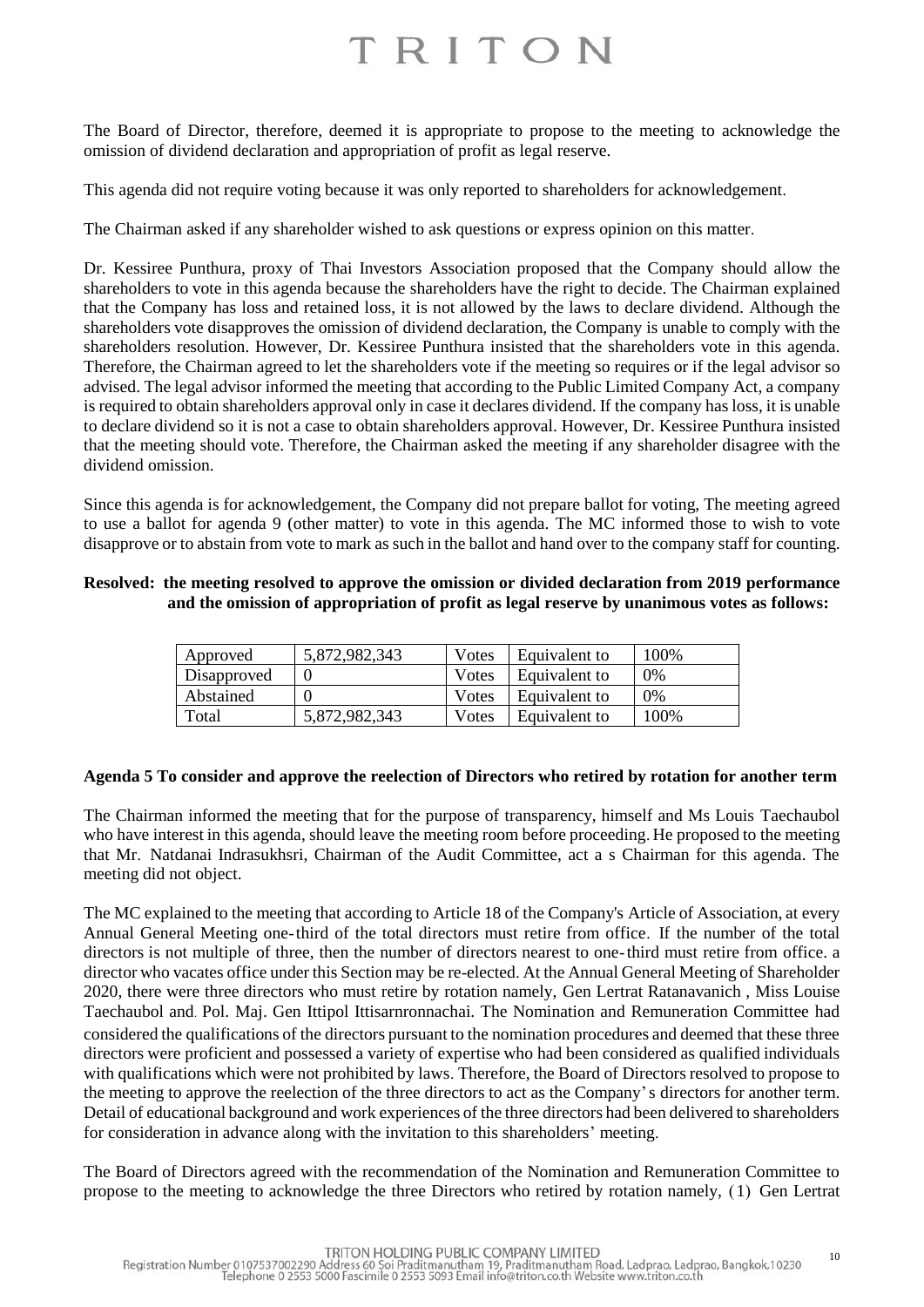Ratanavanich, (2) Miss Louise Taechaubol, and (3) Pol. Maj. Gen Ittipol Ittisarnronnachai, and to approve the reelection of the three directors to act as the Company's directors for another term.

This agenda requires the approval by majority of votes of the shareholders attending the meeting and being entitled to vote.

The Chairman asked if any shareholder wished to ask questions or express opinion regarding this matter.

No shareholder asked any questions. Therefore, the Chairman requested the meeting to vote. The MC informed those to wish to vote disapprove or to abstain from vote to mark as such in the ballot and hand over to the company staff for counting.

#### **Resolved: the meeting resolved to approve the reelection of the three directors who retired by rotation to act as the Company's directors for another term by unanimous votes as follows:**

#### **5.1 Gen Lertrat Ratanavanich**

| Approved    | 5,872,982,343 | Votes | Equivalent to | 100% |
|-------------|---------------|-------|---------------|------|
| Disapproved |               | Votes | Equivalent to | 0%   |
| Abstained   |               | Votes | Equivalent to | 0%   |
| Total       | 5,872,982,343 | Votes | Equivalent to | 100% |

#### **5.2 Miss Louise Taechaubol**

| Approved    | 5,872,982,343 | Votes         | Equivalent to | 100% |
|-------------|---------------|---------------|---------------|------|
| Disapproved |               | <b>V</b> otes | Equivalent to | 0%   |
| Abstained   |               | <b>V</b> otes | Equivalent to | 0%   |
| Total       | 5,872,982,343 | Votes         | Equivalent to | 100% |

#### **5.3 Pol. Maj. Gen Ittipol Ittisarnronnachai**

| Approved    | 5,872,982,343 | Votes | Equivalent to | 100%  |
|-------------|---------------|-------|---------------|-------|
| Disapproved |               | Votes | Equivalent to | $0\%$ |
| Abstained   |               | Votes | Equivalent to | 0%    |
| Total       | 5.872.982.343 | Votes | Equivalent to | 100%  |

After voting the Chairman and Miss Louise Taechaubol returned to the meeting room to further proceeding.

#### **Agenda 6 To consider and approve the remuneration for directors for the year 2020**

The Chairman assigned the MC to explain details of this agenda to the meeting. The MC explained to the meeting that according to Article 16 of the Company's Articles of Association, prescription of the remuneration for directors shall be in accordance with a resolution passed by a shareholders' meeting. The Nomination and Remuneration Committee had considered the criteria to prescribe remuneration by thoroughly considered suitability in various aspects and compared with reference from other listed companies in the same industry and also taken into account the business expansion. It was appropriate for the Board of Directors to propose to the Meeting to consider and approve the Directors' remuneration for the year 2020 in the amount of not exceeding Baht 7,000,000 which was the same amount as the remuneration for 2019 as approved by the shareholders meeting. The Company had distributed the details of remuneration in advance to the shareholders together with the invitation to this shareholders' meeting.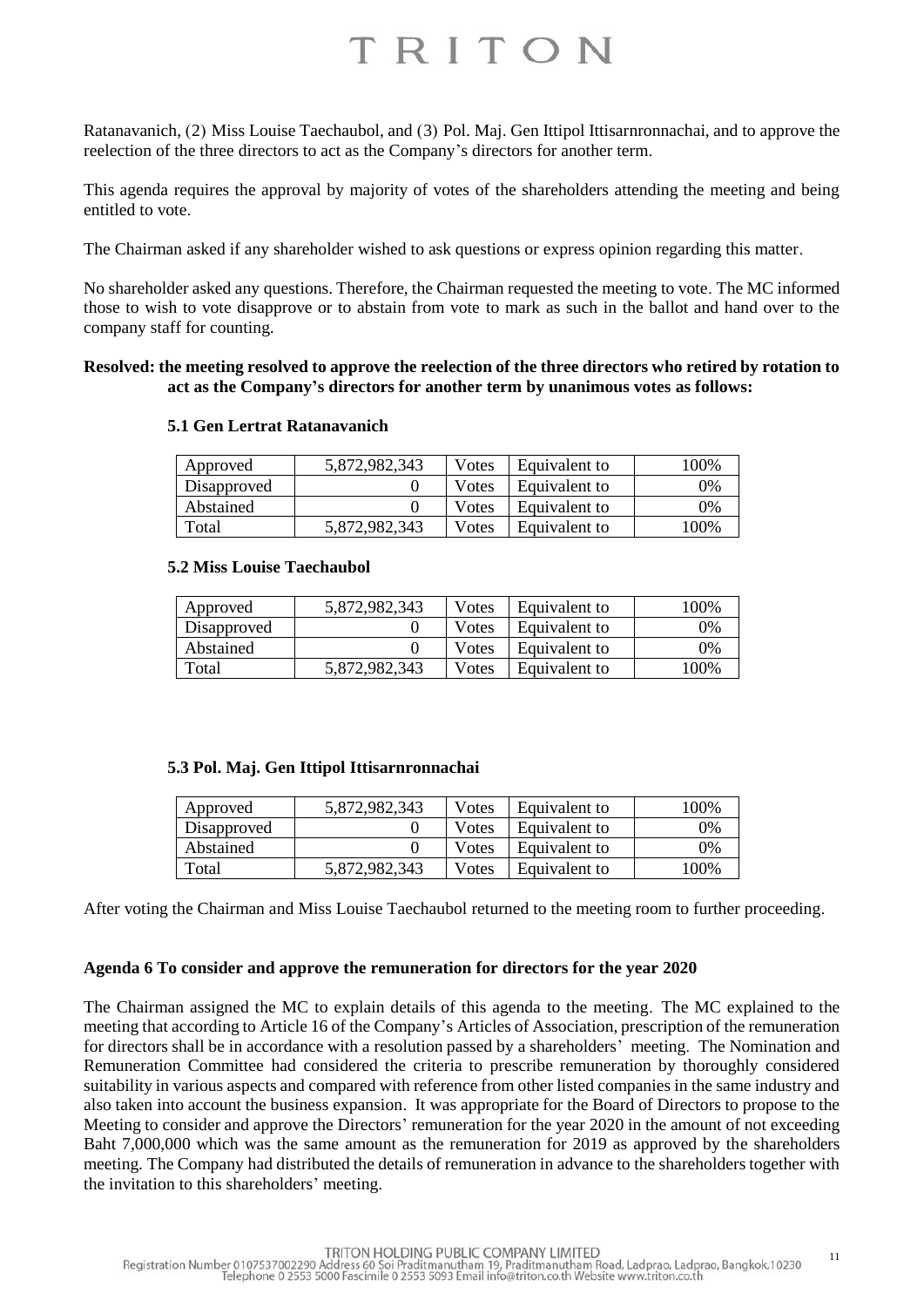The Board of Directors agreed with the recommendation of the Nomination and Remuneration Committee to propose to the meeting to approve the remuneration for Company's directors for the year 2020 in the amount of not exceeding Baht 7,000,000.

This agenda requires the approval by a vote of not less than two-thirds of the total number of votes cast by the shareholders attending the meeting and being entitled to vote.

The Chairman asked if any shareholder wished to ask questions or express opinion regarding this matter.

Dr. Kessiree Punthura proxy of Thai Investors Association asked how monthly remuneration be paid to a director who holds title in more than committee. The Chairman replied that monthly remuneration shall be paid only to directors. Members of committees shall receive only meeting attendance fee on actual meeting basis.

No shareholder further asked any questions. Therefore, the Chairman requested the meeting to vote. The MC informed those to wish to vote disapprove or to abstain from vote to mark as such in the ballot and hand over to the company staff for counting.

#### **Resolved: the meeting resolved to approve the remuneration for directors for the year 2020 in the amount of not exceeding Baht 7,000,000 as proposed by the Chairman by unanimous votes as follows:**

| Approved    | 5,872,982,343 | Votes | Equivalent to | 100% |
|-------------|---------------|-------|---------------|------|
| Disapproved |               | Votes | Equivalent to | 0%   |
| Abstained   |               | Votes | Equivalent to | 0%   |
| Total       | 5,872,982,343 | Votes | Equivalent to | 100% |

#### **Agenda 7 To consider and approve the appointment of the auditors and fix the audit fee for the year 2019**

The Chairman assigned the MC to explain the detail of this agenda to the meeting. The MC explained to the meeting that the Company gave an opportunity to many audit companies to propose their audit fee for the year 2020 to the Audit Committee to consider qualifications and choose one to be the auditor of the Company. The Audit Committee had considered the qualifications of each auditor and was of the view that Mr. Wonlop Vilaivaravit Certified Public Accountant No. 6797 and/ or Miss Kornthong Luangvilai, Certified Public Accountant No. 7210 and/or Dr. Kiatniyom Kuntisook Certified Public Accountant No. 4800 from Deloitte Touche Tohmatsu Jaiyos Audit Co. , Ltd. were reputable and trustworthy auditors having knowledge and capability. Moreover, comparing the remuneration rates proposed by this auditor to others, it was lower than other auditors. In addition, Deloitte Touche Tohmatsu Jaiyos Audit Co., Ltd. to provide the audit services for the Company in 2019. In addition, Deloitte Touche Tohmatsu Jaiyos Audit Co., Ltd. performed well throughout the year 2019. Therefore, they are the most suitable auditor to provide audit service for the Company in 2020. In this regard, the auditors' remuneration for the year 2020 had been fixed at the amount of Baht 2,260,000 and the audit fee for subsidiaries had been fixed at the amount of Baht 3,540,000. The total remuneration for the auditors of both the Company and its subsidiaries for the year 2020 had been fixed at Baht 5,800,000, as per details provided in Enclosure 5 delivered to the shareholders with the invitation to this shareholders' meeting.

The Board of Directors agreed with the recommendation of the Audit Committee to propose to the meeting to approve the appointment of Mr. Wonlop Vilaivaravit Certified Public Accountant No. 6797 and/ or Miss Kornthong Luangvilai, Certified Public Accountant No. 7210 and/or Dr. Kiatniyom Kuntisook Certified Public Accountant No. 4800 from Deloitte Touche Tohmatsu Jaiyos Audit Co., Ltd. to be the auditor of the Company and its subsidiaries and the prescription of remuneration for the auditors of both the Company and its subsidiaries in a total of Baht 5,800,000.

This agenda requires the approval by majority of votes of the shareholders attending the meeting and being entitled to vote.

The Chairman asked if any shareholder wished to ask questions or express any opinion regarding the matter.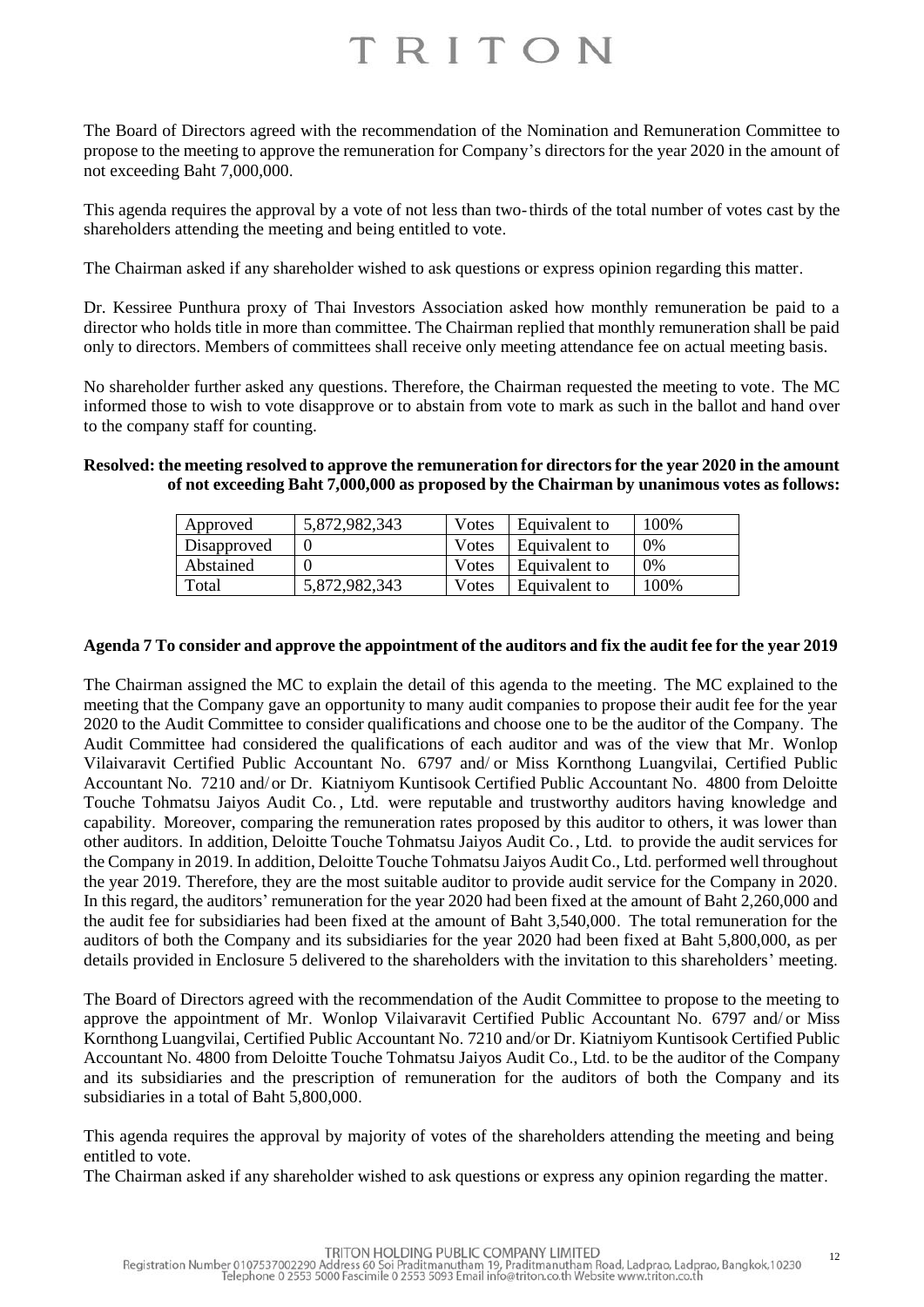No shareholder asked any question. Therefore, the Chairman requested the meeting to vote. The MC informed those to wish to vote disapprove or to abstain from vote to mark as such in the ballot and hand over to the company staff for counting.

**Resolved: the meeting resolved to approved the appointment of Mr. Wonlop Vilaivaravit Certified Public Accountant No. 6797 and/or Miss Kornthong Luangvilai, Certified Public Accountant No. and/or Dr. Kiatniyom Kuntisook Certified Public Accountant No. 4800 and/or from Deloitte Touche Tohmatsu Jaiyos Audit Co., Ltd. to be the auditor of the Company and its subsidiaries and the prescription of remuneration for the auditors of both the Company and its subsidiaries in a total of Baht 5,800,000 by unanimous votes as follows:**

| Approved    | 5,872,982,343 | Votes | Equivalent to | 100%  |
|-------------|---------------|-------|---------------|-------|
| Disapproved |               | Votes | Equivalent to | 0%    |
| Abstained   |               | Votes | Equivalent to | $0\%$ |
| Total       | 5.872.982.343 | Votes | Equivalent to | 100%  |

#### **Agenda 8 To consider and approve additional purpose and plan for use of capital increase in the amount of Baht 560,000,000 as approved by the Annual General Meeting of Shareholders for the year 2019 on April 30, 2019.**

The Chairman assigned the MC to explain the detail of this agenda to the meeting. The MC explained to the meeting that according to the Company's capital increase with specific purpose and plan for fund utilization by private placements with 2 investors, namely Zico Trust (s) Ltd. As Trustee of Asia Alpha Equity Fund 3 (AAEF3) for 1,400,000,000 shares and the Brooker Group Public Company Limited. (Brook) for 200,000,000 shares, totaling 1,600,000,000 shares at par value of 0.10 baht per share, with the offered price of 0.35 baht per share pursuant to the resolution of the Annual General Meeting of Shareholders for 2019, held on 30 April 2019. From offering of shares, the Company received proceeds in the amount of Baht 560,000,000. The fund utilization purpose was to be pledged with commercial bank in issuing letter of guarantee to be used as collateral with the project owner when the Company undertakes construction work. However, due to the severe economic conditions and the virus epidemic, many businesses are in trouble. The construction project which the Company planned to undertake at the end of the year 2019 has internal management problems. Therefore, the Company needs to reconsider the purpose and plan for use of the fund so that it will not lose opportunity to use the fund to generate return for the Company and shareholders

Therefore, the Company proposed to add purpose and plan for use of fund utilization in the amount of 560,000,000 as follow:

- a) To be used as investment funds for business expansion of the Company's group
- b) To be used as a working capital in the project and as a pledge with the commercial bank for issuance of letter of guarantee

The details of the purpose and plan are presented in Enclosure 6 delivered to the shareholders with the invitation to this shareholders' meeting.

In case any investment is regarded as an acquisition and disposal of assets pursuant to the Notification of the Capital Market Supervisory Board No. ThorJor. 20/2551 Re: Rules on Entering into Material Transactions Deemed as Acquisition or Disposal of Assets (2008) and other related acts, the Company will further comply with relevant regulation.

The Board of Directors, therefore, deemed it is appropriate to propose to the Shareholders' Meeting to approve additional purpose and plan for use of capital increase in the amount of 560,000,000 Baht as approved by the Annual General Meeting of Shareholders for the year 2019 on April 30, 2019, to be as follow: a) To be used as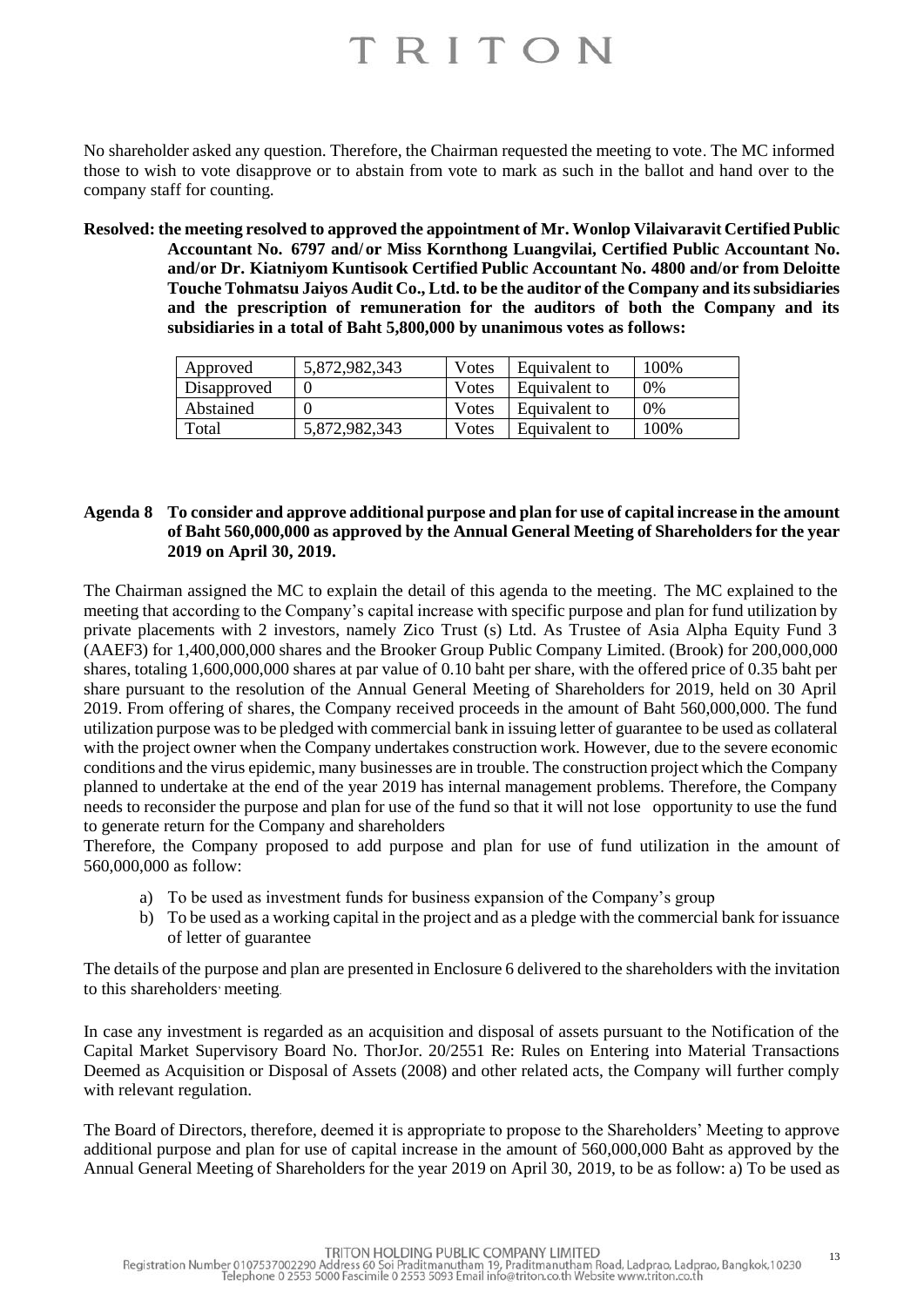investment funds for business expansion of the Company's group and (b)To be used as a working capital in the project and as a pledge with the commercial bank for issuance of letter of guarantee.

This agenda shall be approved by a vote of no less than three-forth of the total number of votes cast by the shareholders attending the meeting and be entitled to vote.

The Chairman asked if any shareholder wished to ask questions or express any opinion regarding the matter.

Dr. Kessiree Punthura, proxy of Thai Investors Association asked whether the Company proposed to amend the fund utilization purpose and plan from original plan, i.e. 60 million Baht for project working capital and 500 million Baht for pledge with commercial bank. Mr. Chirdsak Kukiattinun explained that the proposed plan is to add more flexibility in utilization of the fund both in terms of amount and purpose. The Chairman further explained that currently the requirement for letter of guarantee is not as high as 500 million Baht as originally estimated. Therefore, the Board of Directors found it is more appropriate not to fix the amount and to add more fund utilization purpose, i.e. to be used as investment fund for business expansion. Dr. Kessiree Punthura asked if the Company could specify amount of fund for each purpose. The Chairman replied that the Company did not specify the amount because there is still uncertainty. However, the utilization of the fund shall be within the scope of 3 purposes, i.e. as project working capital, as pledge for issuing letter of guarantee and as investment fund for business expansion. In case it is material transaction, the Company shall report to the Stock Exchange of Thailand and comply with the relevant laws.

No shareholder further asked any question. Therefore, the Chairman requested the meeting to vote. The MC informed those to wish to vote disapprove or to abstain from vote to mark as such in the ballot and hand over to the company staff for counting.

#### **Resolved: the meeting resolved to approved additional purpose and plan for use of capital increase in the amount of Baht 560,000,000 as proposed by the Chairman by unanimous votes as follows**

| Approved    | 5,872,982,343 | Votes | Equivalent to | 100%  |
|-------------|---------------|-------|---------------|-------|
| Disapproved |               | Votes | Equivalent to | $0\%$ |
| Abstained   |               | Votes | Equivalent to | $0\%$ |
| Total       | 5.872.982.343 | Votes | Equivalent to | 100%  |

#### **Agenda 9 To consider other matters (if any)**

No shareholder proposed any other matters to the meeting. However, the Chairman allowed the shareholders to ask question and express opinion regarding the meeting and Company's business operation. No shareholder asked any question. The Chairman thanked all the shareholders and all attendances and declared the meeting duly adjourned.

## **The meeting adjourned at 15.35 hours.**

 $\mathcal{M}$ .

**Gen. Chairman** (Lertrat Ratanavanich) **Chairman of the Board of Directors**

 (Mr.Arun Chamchort) **Company Secretary**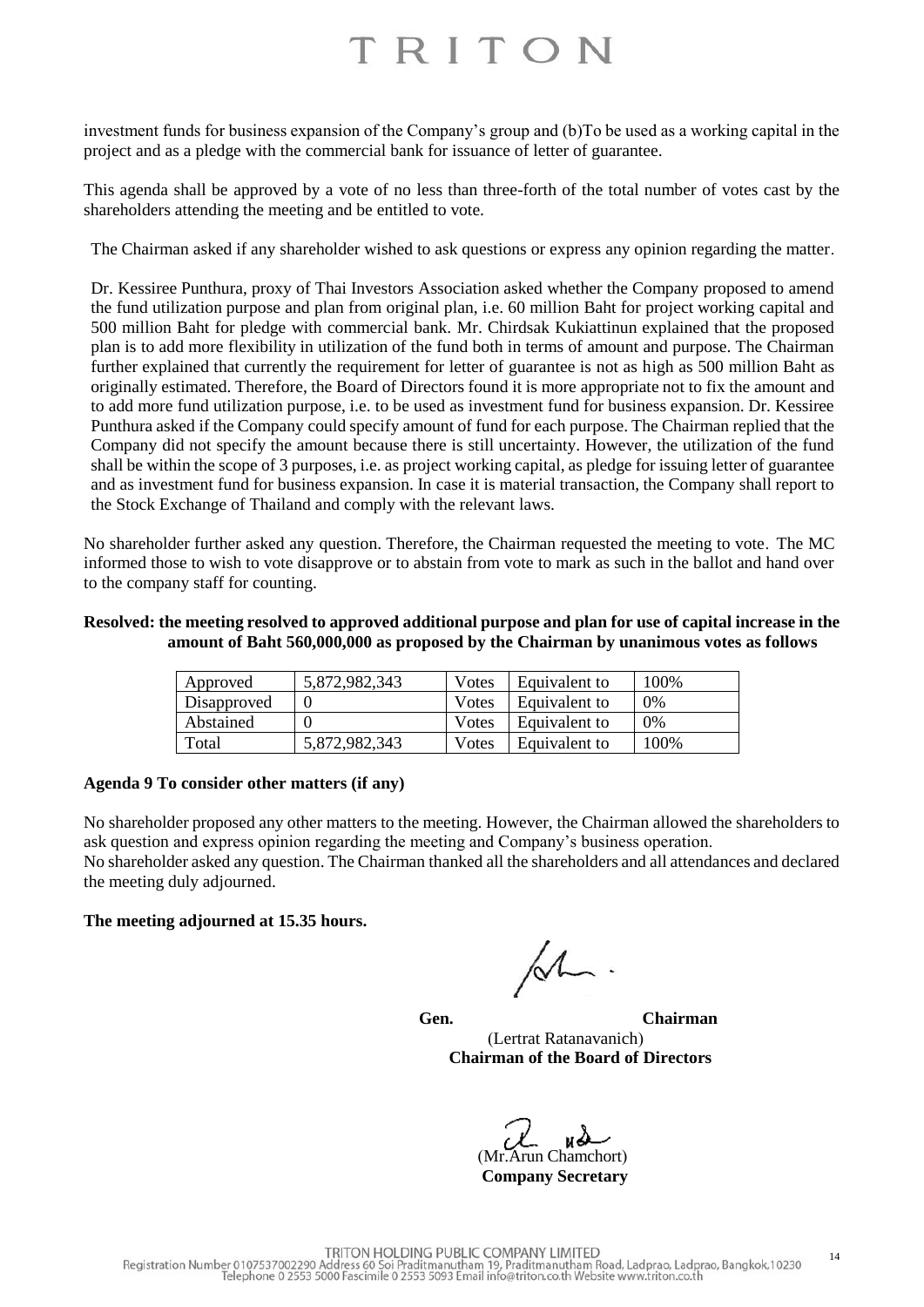#### **Enclosure 3**

#### **Information, Profile and Experience of retired by rotation and nominated to resume for director positions**



| Name:                            |                                                   | Pol. Gen. Werapong Chuenpagdee                                | Age: 63 Years                                                                            | Nationality: Thai                                                                           |  |  |  |
|----------------------------------|---------------------------------------------------|---------------------------------------------------------------|------------------------------------------------------------------------------------------|---------------------------------------------------------------------------------------------|--|--|--|
| Position:                        | Vice Chairman of the Board of Executive Directors |                                                               |                                                                                          |                                                                                             |  |  |  |
| Education                        |                                                   | Master of Public Administration Chulalongkorn University      |                                                                                          |                                                                                             |  |  |  |
|                                  |                                                   |                                                               | Master of Public Administration, National Institute of Development Administration (NIDA) |                                                                                             |  |  |  |
|                                  |                                                   |                                                               | Bachelor of Public Administration from the Royal Police Cadet Academy                    |                                                                                             |  |  |  |
| <b>IOD</b> Training              |                                                   | Cert. Director Accreditation Program (DAP), Class 86/2010     |                                                                                          |                                                                                             |  |  |  |
|                                  |                                                   |                                                               | Cert. Role of the Compensation Committee (RCC), Class 13/2011                            |                                                                                             |  |  |  |
|                                  |                                                   | Cert. Director Certification Program (DCP), Class 146/2011    |                                                                                          |                                                                                             |  |  |  |
|                                  |                                                   | Cert. Audit Committee Program (ACP), Class 34/2011            |                                                                                          |                                                                                             |  |  |  |
|                                  |                                                   | Cert. Financial Statements for Directors (FSD), Class 12/2011 |                                                                                          |                                                                                             |  |  |  |
|                                  |                                                   |                                                               | Cert. Corporate Governance for Capital Market Intermediaries (CGI), Class 10/2015        |                                                                                             |  |  |  |
| Work experience                  | 2018 - Present                                    |                                                               | Vice Chairman, Triton Holding Public Company Limited                                     |                                                                                             |  |  |  |
|                                  | $2018 -$ Present                                  |                                                               | Special Advisor the Royal Thai Police, Government                                        |                                                                                             |  |  |  |
|                                  | $2018$ – Present                                  |                                                               | Advisor, The National Municipal League of Thailand                                       |                                                                                             |  |  |  |
|                                  | $2017$ – Present                                  |                                                               | Chairman of the Board of Directors, Arinsiri Public Company Limited                      |                                                                                             |  |  |  |
|                                  | $2015$ – Present                                  |                                                               | Directors, Richland Property Development Company Limited                                 |                                                                                             |  |  |  |
|                                  | $2014$ – Present                                  |                                                               | Independent Director and Audit Committee of Industrial and Commercial,                   |                                                                                             |  |  |  |
|                                  |                                                   |                                                               | Bank of China (Thai) Public Company Limited.                                             |                                                                                             |  |  |  |
|                                  | $2014 -$ Present                                  |                                                               |                                                                                          | Independent Director, Audit Committee, and Chairman of the Corporate Governance Committee,  |  |  |  |
|                                  |                                                   |                                                               | Country Group Holdings Public Company Limited                                            |                                                                                             |  |  |  |
|                                  | $2012$ – Present                                  |                                                               | Directors FooSin Mining Industry (Thailand) Company Limited                              |                                                                                             |  |  |  |
|                                  | $2011$ – Present                                  |                                                               |                                                                                          | Directors, Audit Committee and Nomination and Remuniration Committee, Thai Hua Rubber PLC.  |  |  |  |
|                                  | $2011$ – Present                                  | Advisor, Thai Industry Association41                          |                                                                                          |                                                                                             |  |  |  |
|                                  | $2010$ – Present                                  |                                                               | Director, Independent Director and Chairman of the Audit Committee                       |                                                                                             |  |  |  |
|                                  |                                                   |                                                               | Sing Sian Yer Pao Company Limited., Newspaper                                            |                                                                                             |  |  |  |
|                                  | $2009 -$ Present                                  |                                                               |                                                                                          | Independent Director, Audit Committee Country Group Development PCL Property & Construction |  |  |  |
|                                  | $2002$ – Present                                  |                                                               | Director and Secretary Assistant Boonyachinda Foundation for the Police and Family       |                                                                                             |  |  |  |
| Past Work experience 2017 - 2018 |                                                   |                                                               | Chairman of Strega Public Company Limited                                                |                                                                                             |  |  |  |
|                                  | $2016 - 2018$                                     |                                                               | Assistant Commissioner, Commissioner of National, The Royal Thai Police Government       |                                                                                             |  |  |  |
|                                  | $2015 - 2016$                                     |                                                               |                                                                                          | Commissioner, Commissioner of provincial police region 9, The Royal Thai Police, Government |  |  |  |
|                                  | $2014 - 2015$                                     |                                                               |                                                                                          | Commissioner, Commissioner of provincial police region 7, The Royal Thai Police, Government |  |  |  |
|                                  |                                                   |                                                               |                                                                                          |                                                                                             |  |  |  |
| No. of Year being a director:    |                                                   | 3 years                                                       |                                                                                          |                                                                                             |  |  |  |

| 3 years                                          |
|--------------------------------------------------|
| - None -                                         |
| Country Group Holdings Public Company Limited    |
| Country Group Development Public Company Limited |
| Arinsiri Land Public Company Limited             |
| 14/14                                            |
|                                                  |

TRITON HOLDING PUBLIC COMPANY LIMITED<br>Registration Number 0107537002290 Address 60 Soi Praditmanutham 19, Praditmanutham Road, Ladprao, Ladprao, Bangkok,10230<br>Telephone 0 2553 5000 Fascimile 0 2553 5093 Email info@triton.c 15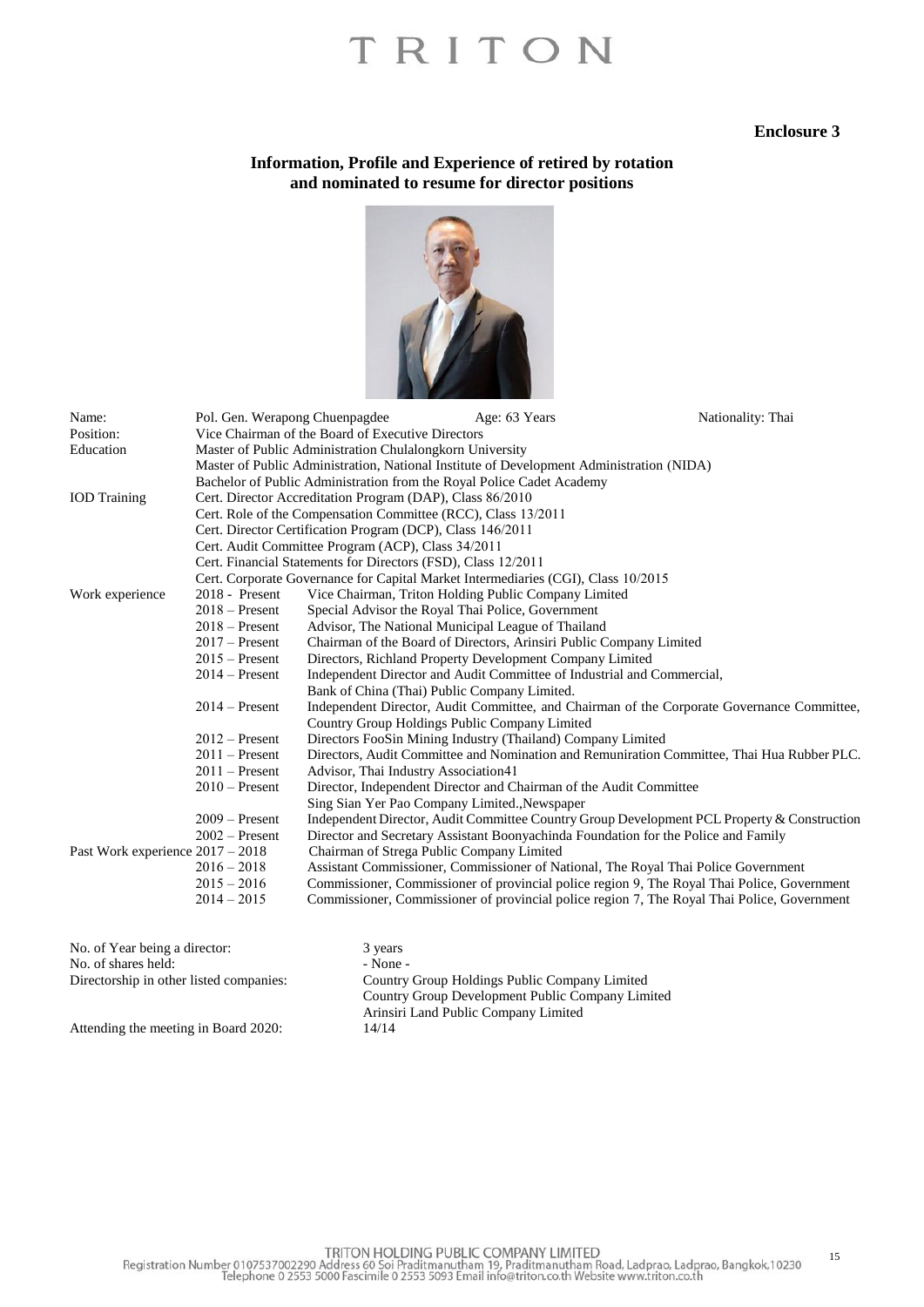#### **Information, Profile and Experience of retired by rotation and nominated to resume for director positions**



| Name:            | Pol.Col.Kidanun Komkhum                                                                       | Age: 54 Years | Nationality: Thai |  |  |
|------------------|-----------------------------------------------------------------------------------------------|---------------|-------------------|--|--|
| Position:        | Director of the Audit Committee and Independent Director                                      |               |                   |  |  |
| Education:       | Master Degree of Business Administration, Bangkok University                                  |               |                   |  |  |
|                  | Bachelor Degree of Accounting, Chulalongkorn University                                       |               |                   |  |  |
|                  | IOD Training: Cert. Director Accreditation Program No.89                                      |               |                   |  |  |
|                  | Cert. Audit Committee Program No.35                                                           |               |                   |  |  |
| Work experience: |                                                                                               |               |                   |  |  |
|                  | 2016 – Present Treasurer of The Parent – Teacher of Patumwan Demonstration School Association |               |                   |  |  |

 1992 – Present Accounting and Budgeting and General Staff of Royal Thai Police Lecturer of Accounting and Budgeting of Police Cadet Academy and the course of RTP such as Senior Command Course, Superintendent Course, Inspector Course, General Staff Course and Finance and Account Efficiency Course

Past work experience:

2017 – 2018 Independent Director and Audit Committee Member, Strega PCL. 2010 – 2013 Independent Director and Audit Committee of Metro Star Property PCL.

| No. of Year being a director:           | 3 years      |
|-----------------------------------------|--------------|
| No. of shares held:                     | $-$ None $-$ |
| Directorship in other listed companies: | $-$ None $-$ |
| Attending the meeting in Board 2020:    | 14/14        |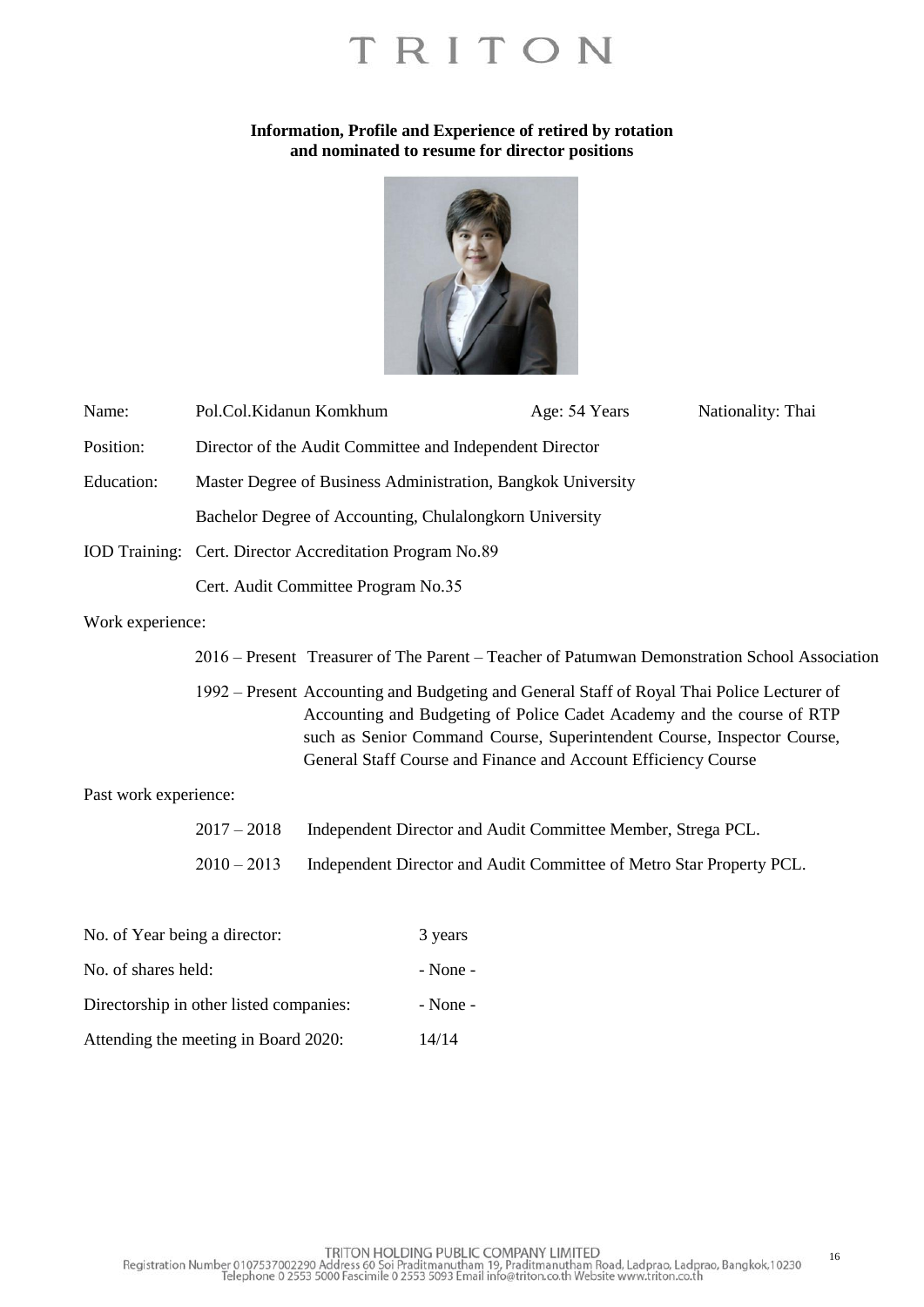### **Information, Profile and Experience of retired by rotation and nominated to resume for director positions**



| Name:                                   | Mrs. Siew San Tan                                                                           |                                                                          | Age:                               | 69 | Nationality:                                                                 | Singapore |  |
|-----------------------------------------|---------------------------------------------------------------------------------------------|--------------------------------------------------------------------------|------------------------------------|----|------------------------------------------------------------------------------|-----------|--|
| Position:                               | Director and Independent Director                                                           |                                                                          |                                    |    |                                                                              |           |  |
|                                         | Educational Background: Master of Arts (Political Science), University of Wisconsin-Madison |                                                                          |                                    |    |                                                                              |           |  |
|                                         |                                                                                             | Bachelor of Social Science, 2nd Class Upper Honours (Political Science), |                                    |    |                                                                              |           |  |
|                                         | University of Singapore                                                                     |                                                                          |                                    |    |                                                                              |           |  |
| <b>IOD</b> Training:                    | -None-                                                                                      |                                                                          |                                    |    |                                                                              |           |  |
| Work experience:                        |                                                                                             |                                                                          |                                    |    |                                                                              |           |  |
|                                         |                                                                                             |                                                                          |                                    |    | 2019 – Present Independent Director, Triton Holding Public Company Limited   |           |  |
|                                         |                                                                                             |                                                                          |                                    |    | 2019 – Present Independent Director, DOD Biotech Public Company Limited      |           |  |
|                                         |                                                                                             |                                                                          |                                    |    | 2019 – Present Independent Director, Hong Leong Finance Limited (Singapore)  |           |  |
|                                         |                                                                                             |                                                                          |                                    |    | 2019 – Present Independent Director, P5 Capital Holdings Limited (Singapore) |           |  |
| Past work experience:                   |                                                                                             |                                                                          |                                    |    |                                                                              |           |  |
|                                         | $2019 - 2020$                                                                               |                                                                          |                                    |    | Director, Triton Resources International Company Limited (Singapore)         |           |  |
|                                         | $2012 - 2019$                                                                               |                                                                          |                                    |    | Ambassador Extraordinary and Plenipotentiary of the Republic of Singapore    |           |  |
|                                         |                                                                                             | to the Kingdom of Thailand                                               |                                    |    |                                                                              |           |  |
|                                         | $2006 - 2012$                                                                               |                                                                          |                                    |    | Deputy Secretary (Asia Pacific), Ministry of Foreign Affairs,                |           |  |
|                                         |                                                                                             | Republic of Singapore                                                    |                                    |    |                                                                              |           |  |
|                                         | $1995 - 2006$                                                                               |                                                                          |                                    |    | Deputy Secretary (Policy), Ministry of Defence, Republic of Singapore        |           |  |
|                                         | $1974 - 1995$                                                                               |                                                                          |                                    |    | Analyst, Ministry of Defence, Republic of Singapore                          |           |  |
| No. of Year being a director:           |                                                                                             |                                                                          | 1 year 9 months                    |    |                                                                              |           |  |
| No. of shares held:                     |                                                                                             | - None -                                                                 |                                    |    |                                                                              |           |  |
| Directorship in other listed companies: |                                                                                             |                                                                          | DOD Biotech Public Company Limited |    |                                                                              |           |  |
| Attending the meeting in Board 2020:    |                                                                                             |                                                                          | 5/14                               |    |                                                                              |           |  |

TRITON HOLDING PUBLIC COMPANY LIMITED<br>Registration Number 0107537002290 Address 60 Soi Praditmanutham 19, Praditmanutham Road, Ladprao, Ladprao, Bangkok,10230<br>Telephone 0 2553 5000 Fascimile 0 2553 5093 Email info@triton.c 17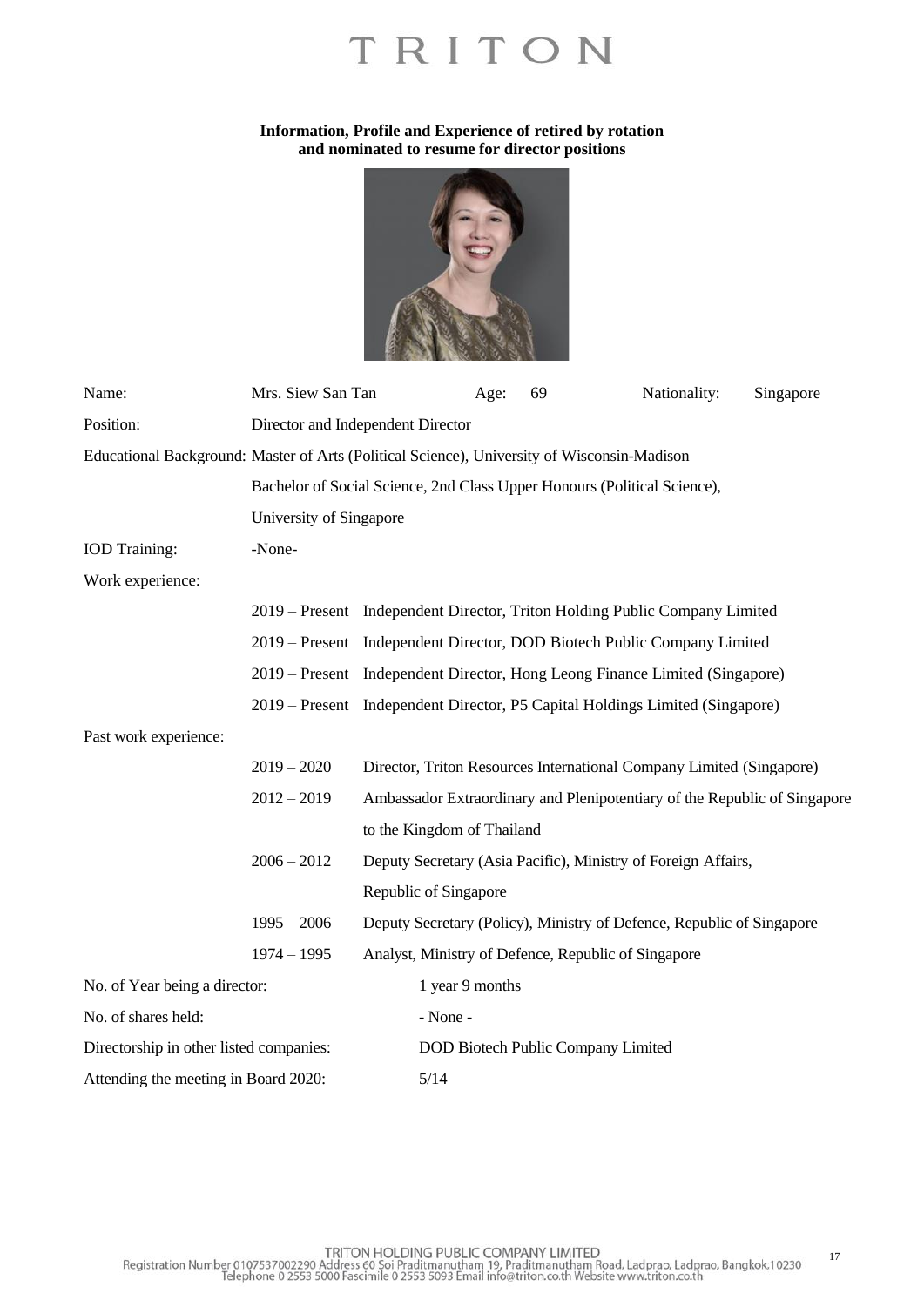## **Enclosure 4**

#### **Director remuneration compared between 2021 and 2020**

According to the Board's Meeting No. 2/2021 held on February 25, 2021 passing the resolution to propose the Annual General Meeting of Shareholders for the year 2021 to consider the following annual Directors' remuneration of 2021 in the amount of not exceeding Baht 7,000,000, the details are presented in the below table:

| <b>Remuneration type</b>                          | 2021                           | 2020                            |
|---------------------------------------------------|--------------------------------|---------------------------------|
| 1. Director remuneration                          |                                |                                 |
| 1.1 Monthly remuneration                          |                                |                                 |
| Only for non-executive directors                  |                                |                                 |
| 1.1.1 Chairman                                    | 50,000 Baht/month/person       | 50,000 Baht/month/person        |
| 1.1.2 Director                                    | 30,000 Baht/month/person       | 30,000 Baht/month/person        |
|                                                   |                                |                                 |
| 1.2 Attendance Fee of the Company's               |                                |                                 |
| Board Only directors who attend the               |                                |                                 |
| meeting                                           |                                |                                 |
| 1.2.1 Chairman                                    | 20,000 Baht/person/time        | 20,000 Baht/person/time         |
| 1.2.2 Director                                    | 15,000 Baht/person/time        | 15,000 Baht/person/time         |
| 3<br>Attendance<br>Fee<br>$\sigma$ f<br>1.<br>the |                                |                                 |
| Subcommittee                                      |                                |                                 |
| Only directors who attend the                     |                                |                                 |
| meeting                                           |                                |                                 |
| 1.3.1 Chairman of subcommittee                    | 15,000 Baht/person/time        | 15,000 Baht/person/time         |
| 1.3.2 committee                                   | 10,000 Baht/person/time        | 10,000 Baht/person/time         |
| 2. Other remunerations                            | Remuneration in the form of    | Remuneration in the form of     |
|                                                   | pension, the Company will      | pension, the Company will       |
|                                                   | allocate pension from the      | allocate pension from the       |
|                                                   | remaining remuneration at      | remaining remuneration at       |
|                                                   | the end of the year to each    | the end of the year to each     |
|                                                   | director with considering by   | director with considering by    |
|                                                   | the overall operation and      | the overall operation and       |
|                                                   | working period. When           | working period. When            |
|                                                   | combined with the monthly      | combined with the monthly       |
|                                                   | remuneration and meeting fee,  | remuneration and meeting        |
|                                                   | overall remuneration can still | fee, overall remuneration can   |
|                                                   | be compared with the rate      | still be compared with the rate |
|                                                   | paid by other listed companies | paid by other listed            |
|                                                   | in the same size.              | companies in the same size.     |

TRITON HOLDING PUBLIC COMPANY LIMITED<br>Registration Number 0107537002290 Address 60 Soi Praditmanutham 19, Praditmanutham Road, Ladprao, Ladprao, Bangkok,10230<br>Telephone 0 2553 5000 Fascimile 0 2553 5093 Email info@triton.c 18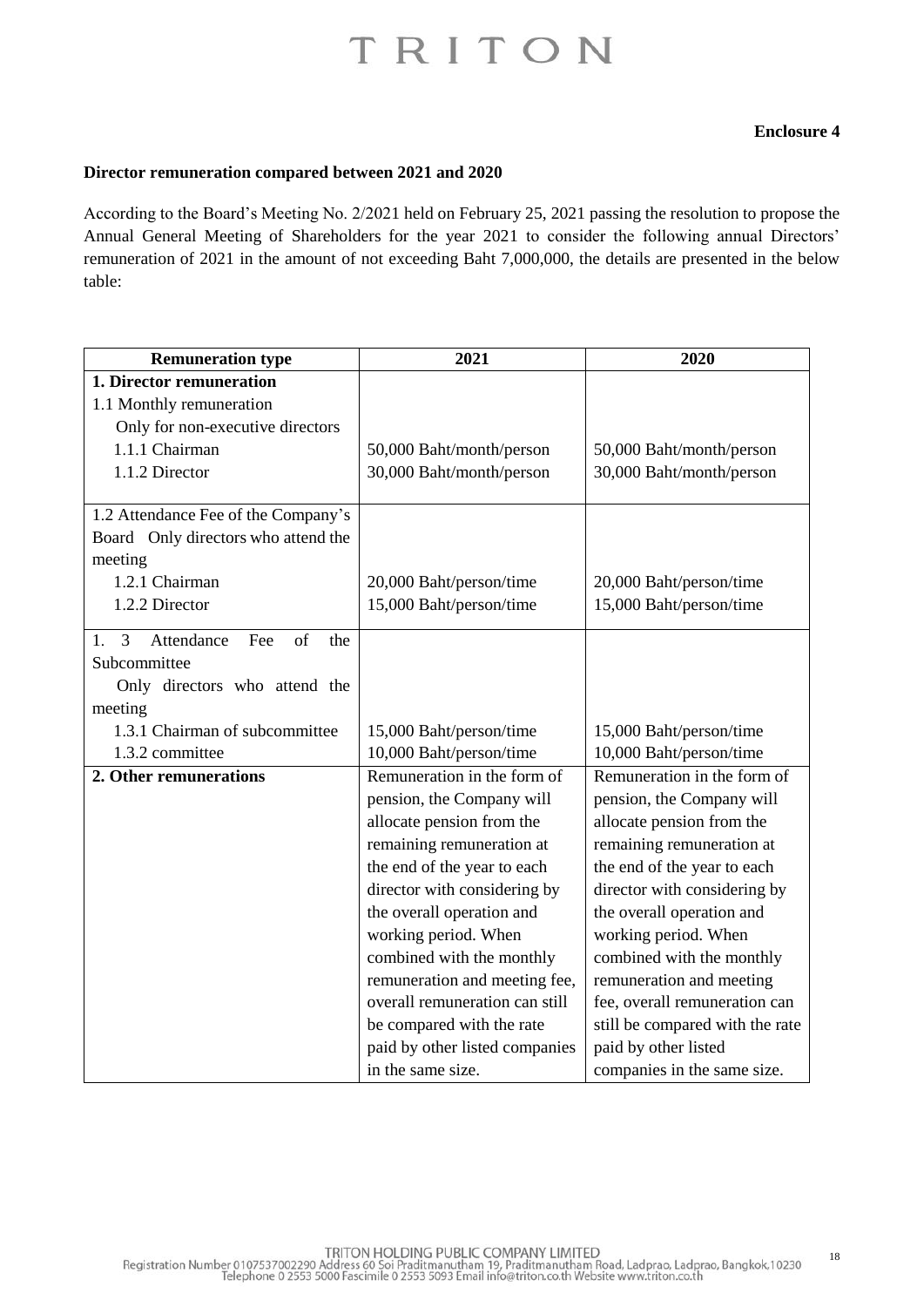### **Enclosure 5**

#### **Remuneration for Auditor compared between 2021 and 2020**

According to the Board's Meeting No. 2/2021 held on February 25, 2021 passing a resolution to propose the Annual General Meeting of Shareholders for the year 2021 to consider the following annual audit fee of 2021 in the amount of Baht 6,800,000 which are equal to the annual audit fee of 2020, the details are presented in the below table:

|                                                           | <b>Quarterly Financial</b><br><b>Statements of the Company</b><br>Group |                     |                          | Annual                   | <b>Total Audit</b> | <b>Audit Fee</b><br>Comparison |
|-----------------------------------------------------------|-------------------------------------------------------------------------|---------------------|--------------------------|--------------------------|--------------------|--------------------------------|
| List of companies                                         | <b>Quarter</b><br>1                                                     | <b>Quarter</b><br>2 | <b>Quarter</b><br>3      | fee                      | Fee in 2021        | <b>Quarter</b> in<br>2020      |
| Triton Holding Plc.                                       | 380,000                                                                 | 380,000             | 380,000                  | 1,120,000                | 2,260,000          | 2,260,000                      |
| Triton Engineering and                                    | 420,000                                                                 | 420,000             | 420,000                  | 1,440,000                | 2,700,000          | 2,700,000                      |
| Construction Plc.                                         |                                                                         |                     |                          |                          |                    |                                |
| Triton Power Co., Ltd.                                    | $\overline{\phantom{a}}$                                                | $\blacksquare$      | $\blacksquare$           | $\overline{\phantom{a}}$ | 90,000             | 90,000                         |
| Triton Resources Co., Ltd.                                | $\overline{a}$                                                          |                     |                          |                          | 80,000             | 80,000                         |
| Triton Green Energy Co., Ltd.                             | $\overline{a}$                                                          |                     | $\overline{a}$           | $\overline{a}$           | 80,000             | 80,000                         |
| Triton Development Co., Ltd                               | $\overline{\phantom{a}}$                                                |                     | $\blacksquare$           | $\blacksquare$           | 80,000             | 80,000                         |
| Lucent Energy Co., Ltd.                                   | $\overline{\phantom{a}}$                                                | ۰                   | $\overline{\phantom{a}}$ | $\overline{\phantom{a}}$ | 80,000             | 80,000                         |
| Nongree Power Plant Co., Ltd.                             | $\overline{\phantom{0}}$                                                |                     | $\overline{\phantom{a}}$ | $\overline{\phantom{a}}$ | 150,000            | 150,000                        |
| Nongree Power Plant Co., Ltd. (BOI)                       | $\overline{\phantom{a}}$                                                |                     | $\overline{\phantom{a}}$ | $\overline{\phantom{a}}$ | 65,000             | 150,000                        |
| Akkarawat Renewable Energy<br>Power Plant Co., Ltd.       | ÷,                                                                      |                     | $\overline{\phantom{a}}$ | $\overline{\phantom{a}}$ | 150,000            | 150,000                        |
| Akkarawat Renewable Energy<br>Power Plant Co., Ltd. (BOI) | $\overline{a}$                                                          |                     | $\overline{\phantom{a}}$ | $\overline{\phantom{a}}$ | 65,000             | 65,000                         |
| Trans Thai Railway Co., Ltd***                            | $\overline{a}$                                                          |                     |                          | $\overline{\phantom{a}}$ | 1,000,000          | 1,000,000                      |
| <b>Total</b><br>6,800,000                                 |                                                                         |                     |                          |                          |                    | 6,800,000                      |

**Note:** During the year 2020, the Company has added one more company which is Trans Thai Railway Company Limited, resulting in an additional 1,000,000 baht of the audit fee of the group companies, totaling 6,800,000 baht for the audit fee for the year 2020.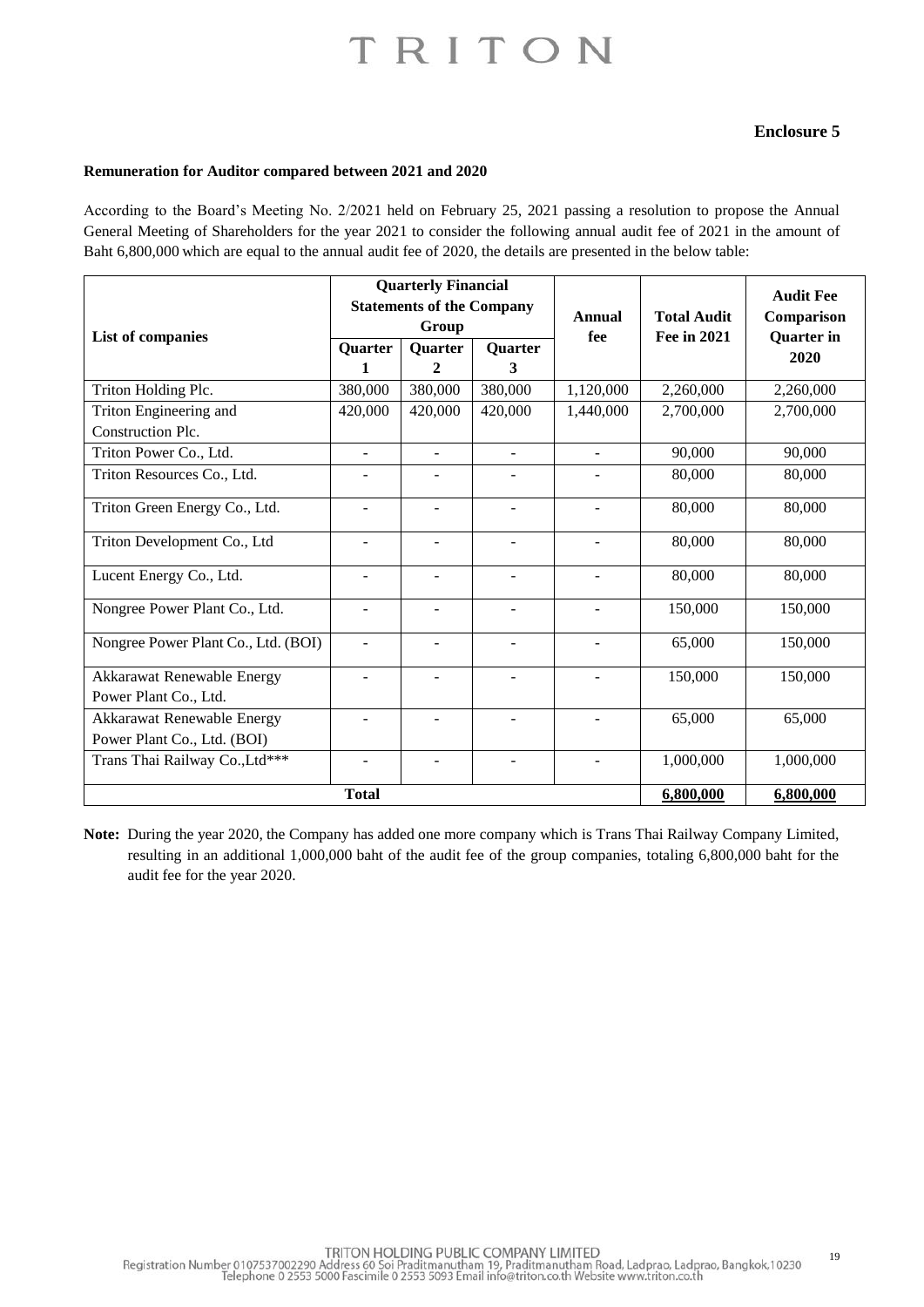### **Enclosure 6**

#### **Proxy (Form A)**

|                |  | Date Month  Year |
|----------------|--|------------------|
|                |  |                  |
|                |  |                  |
|                |  |                  |
|                |  |                  |
|                |  |                  |
|                |  |                  |
| Hereby appoint |  |                  |
|                |  |                  |
|                |  |                  |
|                |  |                  |
|                |  |                  |
|                |  |                  |
|                |  |                  |
|                |  |                  |
|                |  |                  |
|                |  |                  |

As my/our proxy to attend and vote on my/our behalf at Annual General Meeting of the Shareholders 2021 on April 27, 2021, at 10.00 a.m., at Grand meeting room of Triton Holding Public Company Limited, building no. 60 Soi Praditmanutham 19, Praditmanutham Rd., Lat Phrao Sub-distict, Lat Phrao Distict, Bangkok 10230 or at any adjournment thereof to any other date, time and venue.

Any actions undertaken by the proxy in the meeting shall be deemed as being done by me/us in all respects.

| () |  |
|----|--|
|    |  |
| (  |  |
|    |  |
|    |  |
|    |  |
| (  |  |

**Remarks:** The shareholder assigning a Proxy must authorize only one proxy to attend and vote at the meeting and shall not allocate its number of shares to several proxies to vote separately

TRITON HOLDING PUBLIC COMPANY LIMITED<br>Registration Number 0107537002290 Address 60 Soi Praditmanutham 19, Praditmanutham Road, Ladprao, Ladprao, Bangkok,10230<br>Telephone 0 2553 5000 Fascimile 0 2553 5093 Email info@triton.c  $20$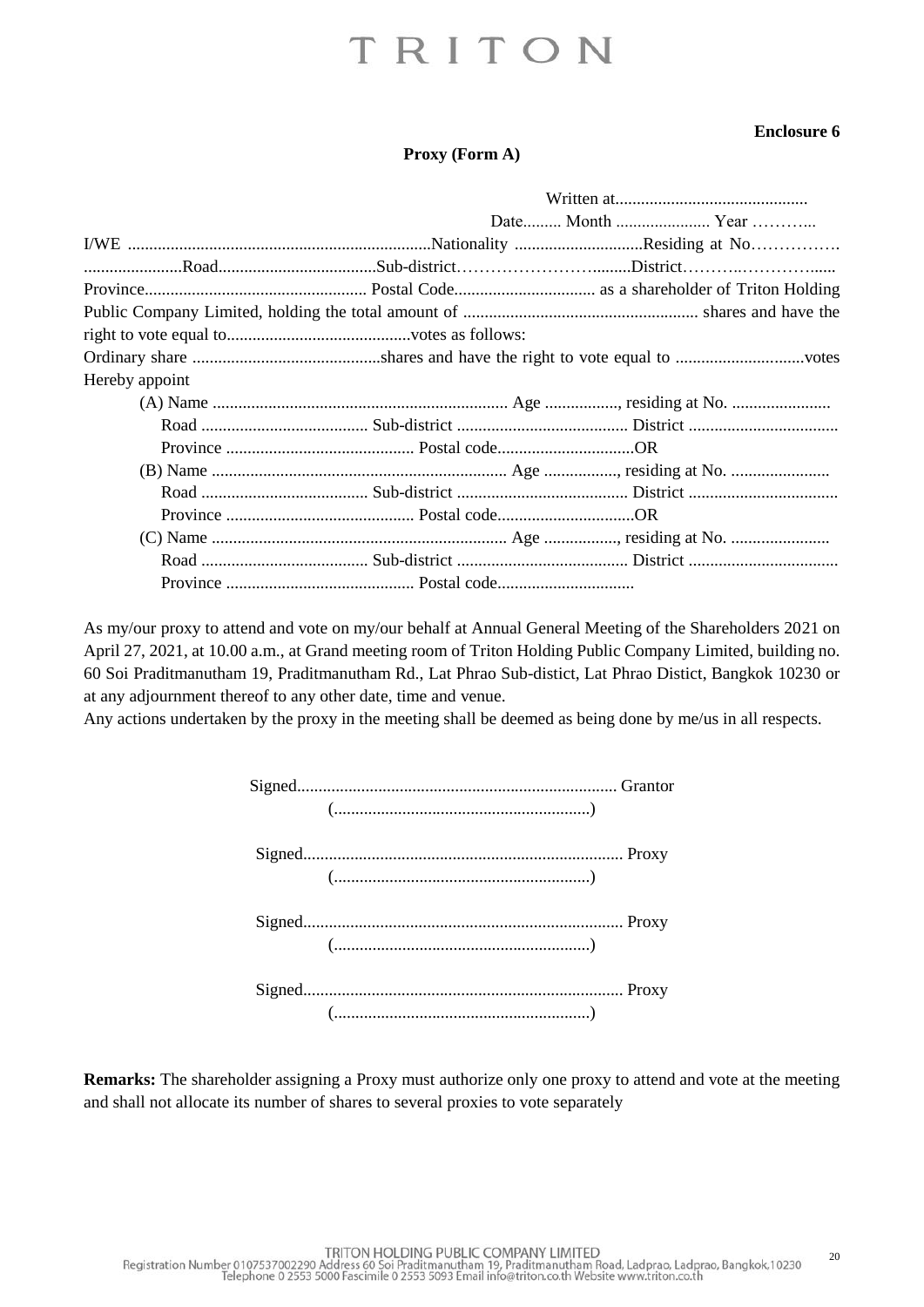### **Enclosure 7**

#### **Proxy (Form B)**

|                                                     | Do hereby appoint either of one of the following persons (The Independent Director can be appointed as a |
|-----------------------------------------------------|----------------------------------------------------------------------------------------------------------|
| proxy, please see the information in attachment 8): |                                                                                                          |
|                                                     |                                                                                                          |
|                                                     |                                                                                                          |
|                                                     |                                                                                                          |
|                                                     |                                                                                                          |
|                                                     |                                                                                                          |
|                                                     |                                                                                                          |
|                                                     |                                                                                                          |
|                                                     |                                                                                                          |
|                                                     |                                                                                                          |

As my/our proxy to attend and vote on my/our behalf at Annual General Meeting of the Shareholders 2021 on April 27, 2021, at 10.00 a.m., at Grand meeting room of Triton Holding Public Company Limited, building no. 60 Soi Praditmanutham 19, Praditmanutham Rd., Lat Phrao Sub-distict, Lat Phrao Distict, Bangkok 10230, or at any adjournment thereof to any other date, time and venue.

I/We appoint my proxy to cast votes according to my intention in the following manner:

- $\Box$  (A) The Proxy is entitled to cast the votes on my/our behalf at its own discretion.
- ❑ (B) The Proxy must cast the votes in accordance with my/our following instruction:
- Agenda item 1 To confirm the Minutes of the Annual General Meeting of Shareholders 2020 which was held on April 27, 2020
	- $\Box$  (A) The Proxy is entitled to cast its vote on my/our behalf at its own discretion.
	- $\Box$  (B) The Proxy must cast its vote in accordance with my/our following instruction:
		- ❑ Agree
		- ❑ Disagree
		- ❑ Abstain
- Agenda item 2 To acknowledge the operational results of the preceding year and annual report 2020 ❑ Acknowledge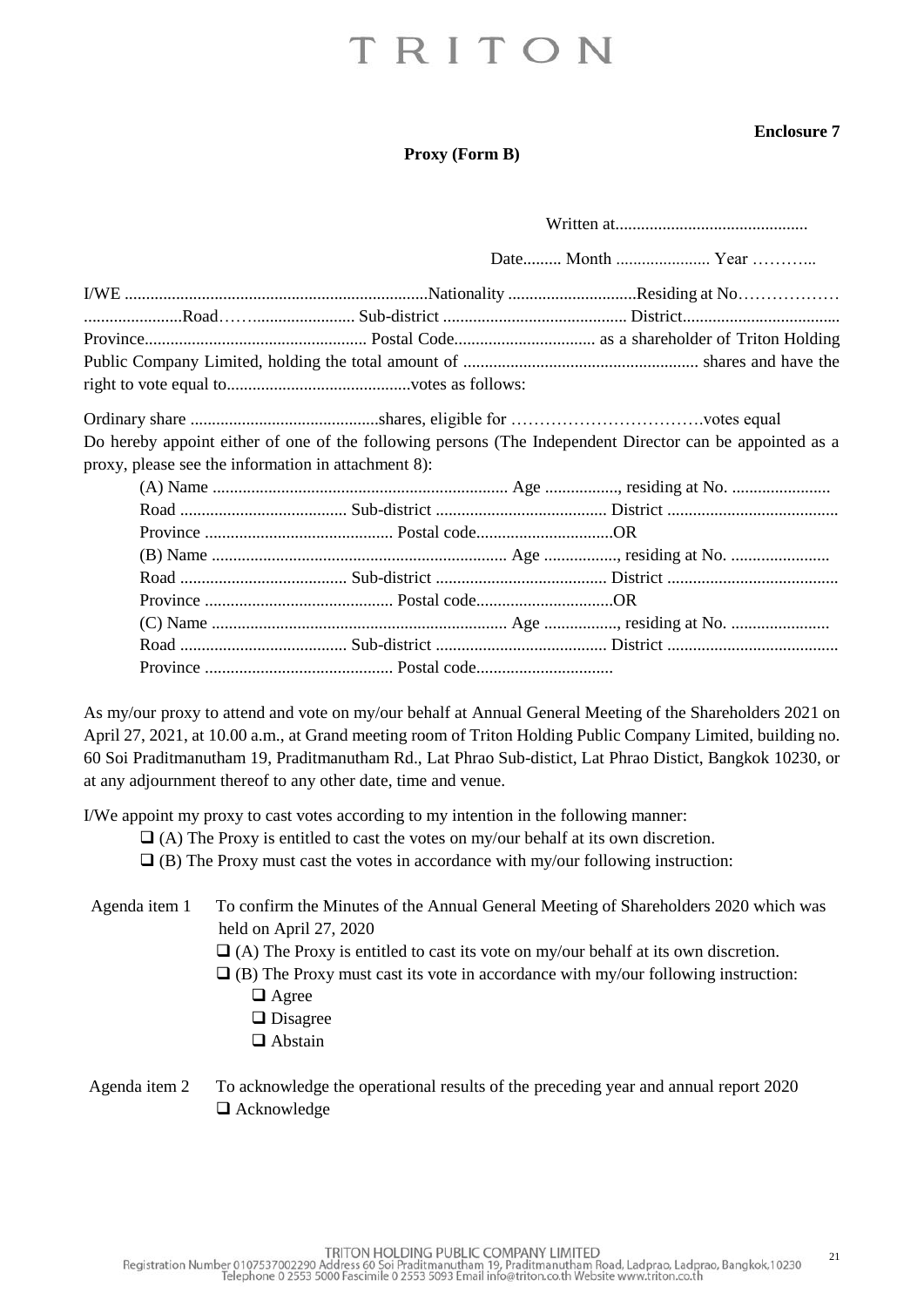- Agenda item 3 To consider and approve of the consolidated financial statements and separate financial statement for the year 2020 ended December 31, 2020 and the auditor report
	- ❑ (A) The Proxy is entitled to cast its vote on my/our behalf at its own discretion.
	- $\Box$  (B) The Proxy must cast its vote in accordance with my/our following instruction:
		- ❑ Agree
		- ❑ Disagree
		- ❑ Abstain

## Agenda item 4 To consider the appropriation of omitted dividend payment for year 2020

- $\Box$  (A) The Proxy is entitled to cast its vote on my/our behalf at its own discretion.
- $\Box$  (B) The Proxy must cast its vote in accordance with my/our following instruction: ❑ Agree
	- ❑ Disagree
	- ❑ Abstain

#### Agenda item 5 To consider the reelection of Directors who retired by rotation for another term

- $\Box$  (A) The Proxy is entitled to cast its vote on my/our behalf at its own discretion.
- $\Box$  (B) The Proxy must cast its vote in accordance with my/our following instruction:
	- ❑ Appoint whole directors
		- ❑ Agree
		- ❑ Disagree
		- ❑ Abstain
	- ❑ Appoint individual director
	- 5.1 Director Name: Pol.Gen Werapong Chuenpagdee
		- ❑ Agree
		- ❑ Disagree
		- ❑ Abstain
	- 5.2 Director Name: Pol.Col Kidanun Komkhum
		- ❑ Agree
		- ❑ Disagree
		- ❑ Abstain
	- 5.3 Director Name: Mrs. Siew San Tan
		- ❑ Agree
		- ❑ Disagree
		- ❑ Abstain
- Agenda item 6 To consider and approve the remuneration for Directors for the year 2021
	- $\Box$  (A) The Proxy is entitled to cast its vote on my/our behalf at its own discretion.
	- $\Box$  (B) The Proxy must cast its vote in accordance with my/our following instruction:
		- ❑ Agree
		- ❑ Disagree
		- ❑ Abstain

### Agenda item 7 To consider and approve the appointment of the auditors and fix the audit fee for the year 2021  $\Box$  (A) The Proxy is entitled to cast its vote on my/our behalf at its own discretion.

- $\Box$  (B) The Proxy must cast its vote in accordance with my/our following instruction:
	- ❑ Agree
	- ❑ Disagree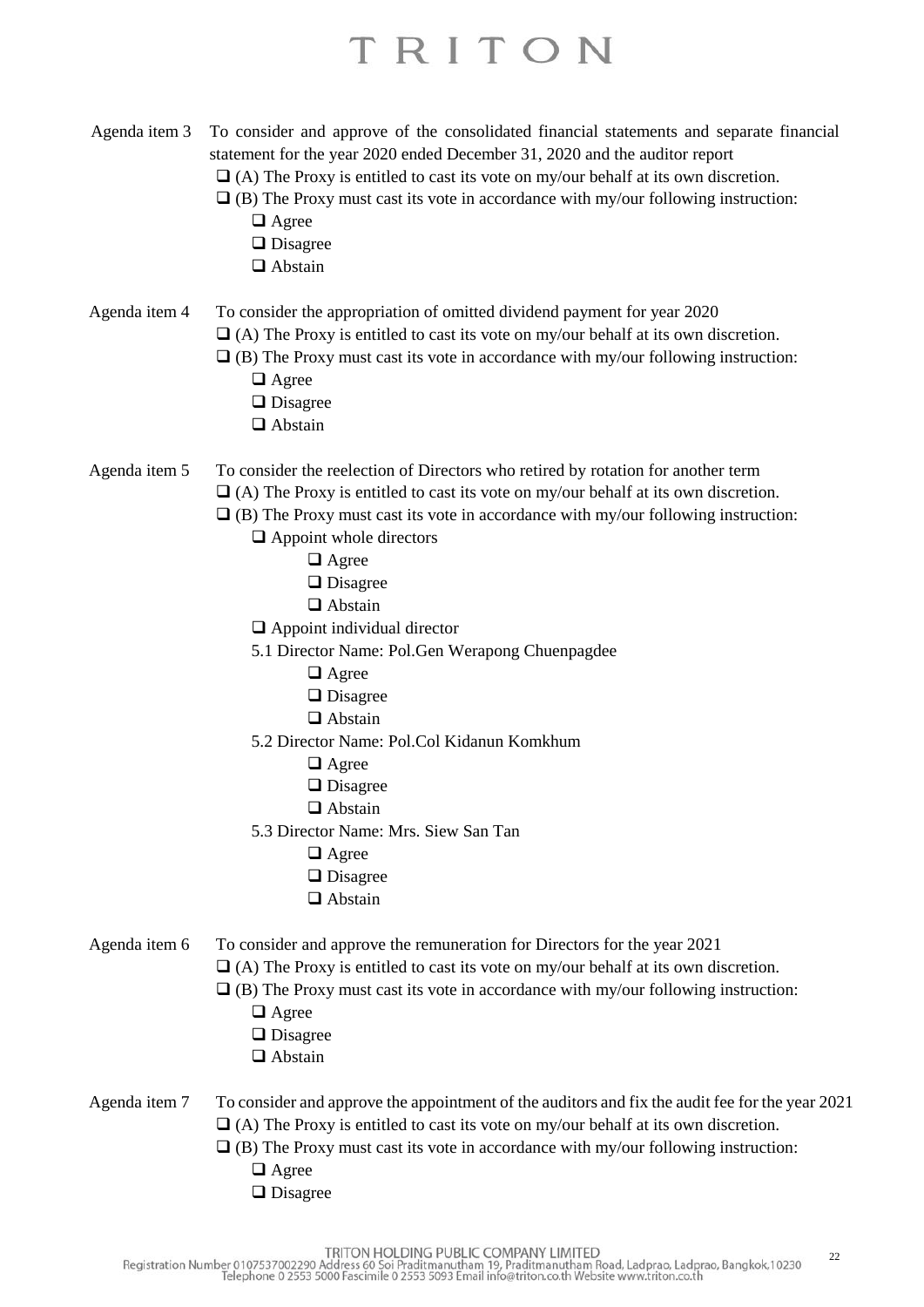## ❑ Abstain

Agenda item 8 To consider other matters (if any)  $\Box$  (A) The Proxy is entitled to cast its vote on my/our behalf at its own discretion.  $\Box$  (B) The Proxy must cast its vote in accordance with my/our following instruction: ❑ Agree ❑ Disagree ❑ Abstain

Casting of a vote by my/our Proxy for any agenda item which is not in accordance with this Proxy Form shall be deemed an incorrect vote and is not my/our vote as the shareholder.

If I/We have not indicated my/our vote for any agenda item, or if the indicated vote is unclear, or if the Meeting considers or resolves any matter other than those stated above, or if there is any change or amendment to any fact, my/our proxy shall have the right to consider and cast votes on my/our behalf in all respects as it deems appropriate.

Any lawful act performed by my/our proxy in this Meeting, except in the case that my/our Proxy does not cast the votes as specified in the Proxy Form, shall be deemed as my/our own act in all respects.

| (  |  |
|----|--|
|    |  |
|    |  |
|    |  |
| () |  |

#### **Remarks:**

- 1. The shareholder assigning a Proxy must authorize only one proxy to attend and vote at the meeting and shall not allocate its number of shares to several proxies to vote separately.
- 2. A shareholder can only assign its votes to its proxy equal to the number of the shareholder's shares as specified in this Proxy Form and cannot assign its votes partially or less than the number of shares specified herein.
- 3. In case there are agenda items other than in the agenda specified above, an additional statement can be given by the Shareholder in the Regular Continued Proxy Form B as enclosed.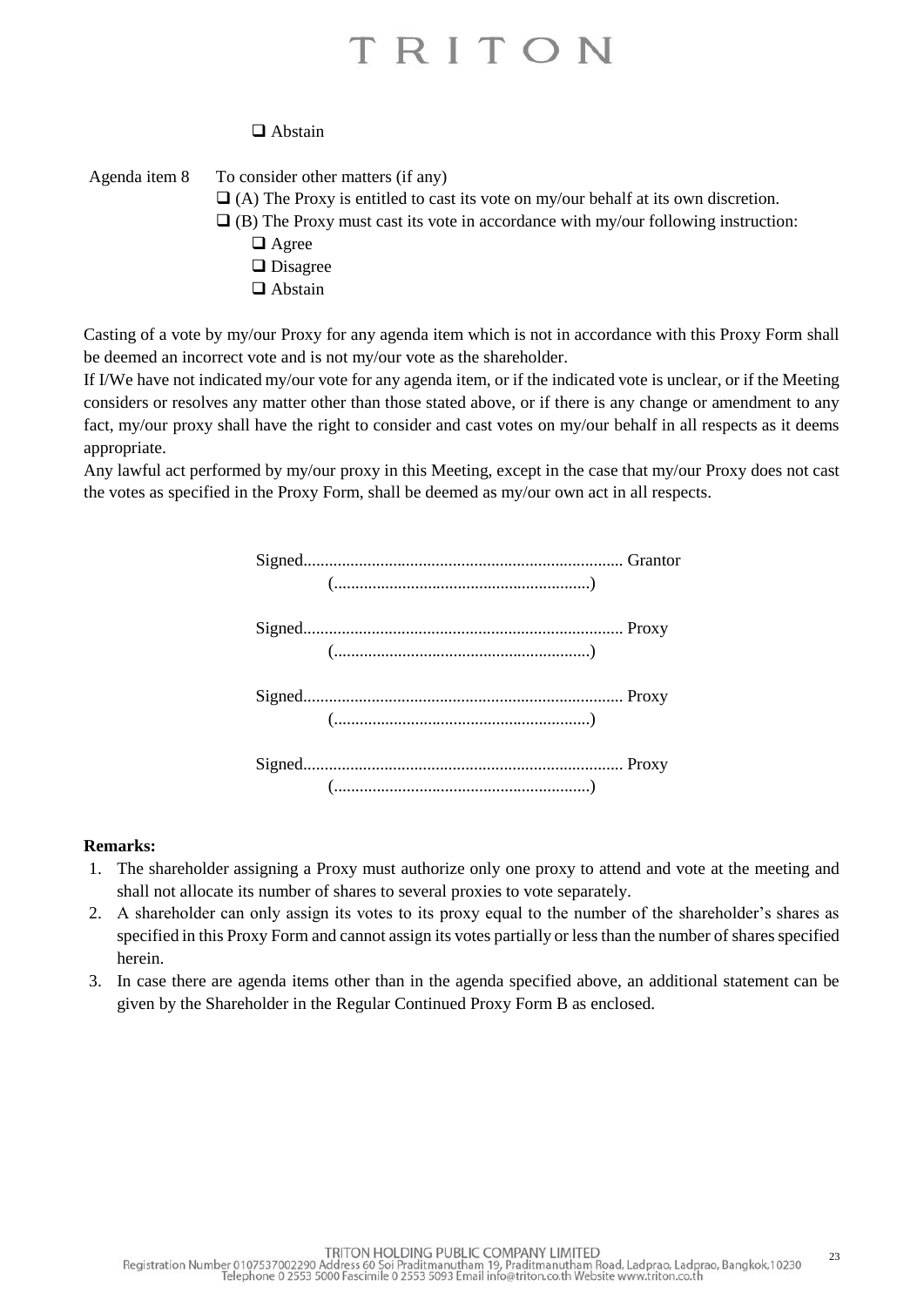## **Continued Proxy Form B Authorization on Behalf of a Shareholder of Triton Holding Public Company Limited**

At Annual General Meeting of the Shareholders 2021 on April 27, 2021, at 10.00 a.m., at Grand meeting room of Triton Holding Public Company Limited, building no. 60 Soi Praditmanutham 19, Praditmanutham Rd., Lat Phrao Sub-distict, Lat Phrao Distict, Bangkok 10230 or at any adjournment thereof to any other date, time and venue.

| $\Box$ (A) The Proxy is entitled to cast its vote on my/our behalf at its own discretion.<br>$\Box$ (B) The Proxy must cast its vote in accordance with my/our following instruction:<br>$\Box$ Agree<br>$\Box$ Disagree<br>$\Box$ Abstain |
|--------------------------------------------------------------------------------------------------------------------------------------------------------------------------------------------------------------------------------------------|
|                                                                                                                                                                                                                                            |
| $\Box$ (A) The Proxy is entitled to cast its vote on my/our behalf at its own discretion.<br>$\Box$ (B) The Proxy must cast its vote in accordance with my/our following instruction:<br>$\Box$ Agree<br>$\Box$ Disagree<br>$\Box$ Abstain |
|                                                                                                                                                                                                                                            |
| $\Box$ (A) The Proxy is entitled to cast its vote on my/our behalf at its own discretion.<br>$\Box$ (B) The Proxy must cast its vote in accordance with my/our following instruction:<br>$\Box$ Agree<br>$\Box$ Disagree<br>$\Box$ Abstain |
|                                                                                                                                                                                                                                            |
| $\Box$ (A) The Proxy is entitled to cast its vote on my/our behalf at its own discretion.<br>$\Box$ (B) The Proxy must cast its vote in accordance with my/our following instruction:<br>$\Box$ Agree<br>$\Box$ Disagree<br>$\Box$ Abstain |
| I certify that the details in this Continued Proxy Form B are true and accurate in all respects.                                                                                                                                           |
|                                                                                                                                                                                                                                            |
|                                                                                                                                                                                                                                            |
| (                                                                                                                                                                                                                                          |
|                                                                                                                                                                                                                                            |
|                                                                                                                                                                                                                                            |

TRITON HOLDING PUBLIC COMPANY LIMITED<br>Registration Number 0107537002290 Address 60 Soi Praditmanutham 19, Praditmanutham Road, Ladprao, Ladprao, Bangkok,10230<br>Telephone 0 2553 5000 Fascimile 0 2553 5093 Email info@triton.c  $24$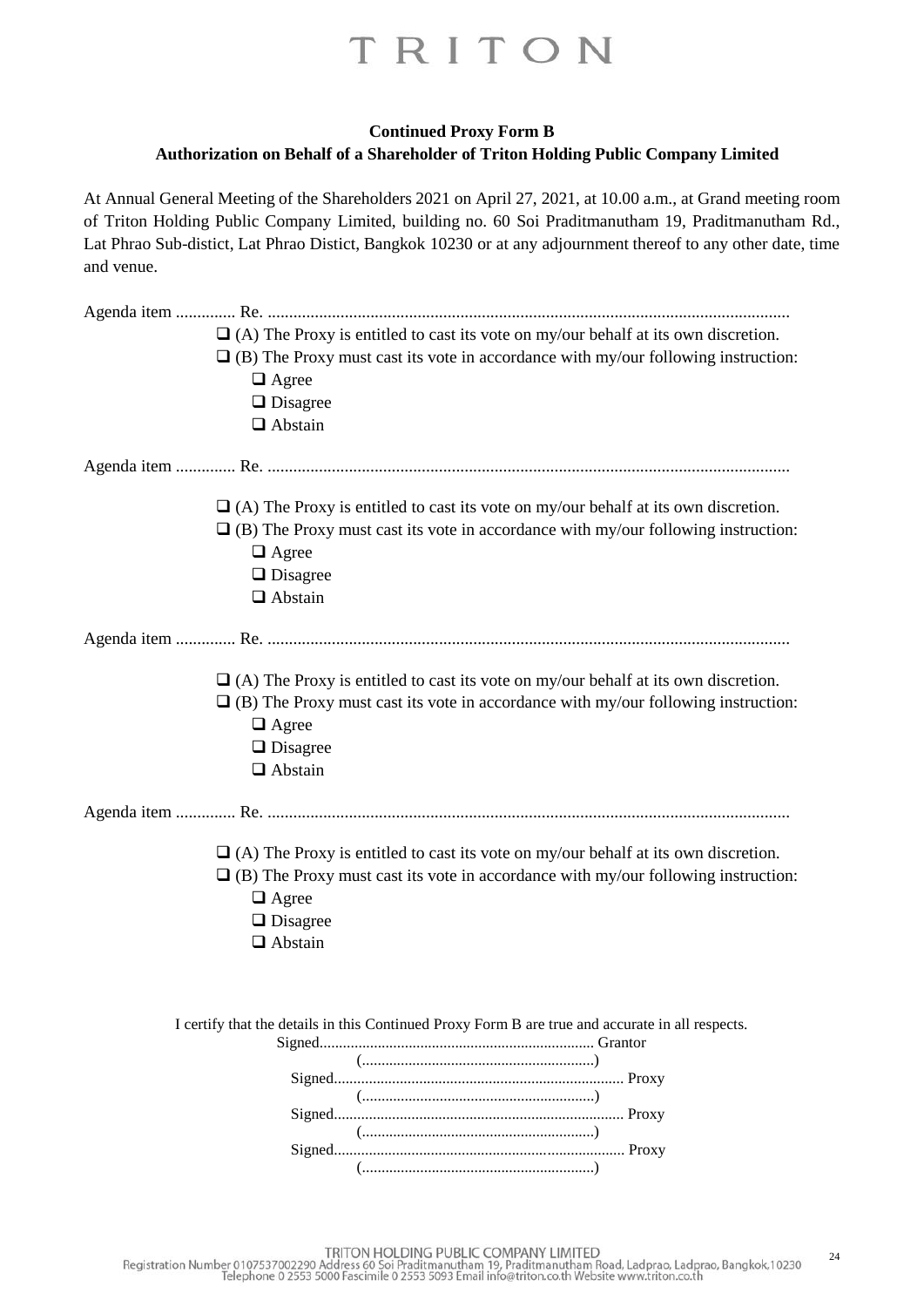#### **Enclosure 8**

### **Information of independent directors (the proxies from the shareholders)**



Name: Mr. Natdanai Indrasukhsri Age: 66 Nationality: Thai Current Position: Director and Chairman of the Audit Committee, Triton Holding Public Company Limited Highest Education: Master in Business, Southern New Hampshire University, the United States of America IOD Training: Director Certification Program (DCP) 92/2007

Advanced Audit Committee Program (AACP) 16/2014

| <b>Current Position:</b>                |               | 2017 - Present Director and Chairman of the Audit Committee, Triton Holding Plc                                              |  |  |  |  |
|-----------------------------------------|---------------|------------------------------------------------------------------------------------------------------------------------------|--|--|--|--|
|                                         |               | 2003 - Present Director and Executive Committee, Siam City Insurance Plc.                                                    |  |  |  |  |
| Working Experience:                     | $2014 - 2019$ | Independent Director, Audit Committee, Nomination Committee, and                                                             |  |  |  |  |
|                                         |               | Compensation Committee, The Post Publishing Plc                                                                              |  |  |  |  |
|                                         | $2003 - 2014$ | Chief Executive Officer and President, Siam City Insurance Plc.                                                              |  |  |  |  |
|                                         | $2003 - 2014$ | Director, Road Accident Victims Protection Company Limited                                                                   |  |  |  |  |
|                                         | $2010 - 2011$ | Director, Executive Director, and Chairman of Relationship                                                                   |  |  |  |  |
| $2001 - 2011$<br>$2007 - 2010$          |               | Management, Thai Credit Guarantee Corporation (TCG)                                                                          |  |  |  |  |
|                                         |               | Vice President, Thai General Insurance Association<br>Chairman of the Board of Directors, Thai General Insurance Association |  |  |  |  |
|                                         |               |                                                                                                                              |  |  |  |  |
|                                         |               | (Thailand Insurance Institute)                                                                                               |  |  |  |  |
| No. of Year being a director:           |               | 4 years 3 months                                                                                                             |  |  |  |  |
| No. of shares held:                     |               | -None-                                                                                                                       |  |  |  |  |
| Directorship in other listed companies: |               | -None-                                                                                                                       |  |  |  |  |
| Board's meeting attendance 2020:        |               | 14/14                                                                                                                        |  |  |  |  |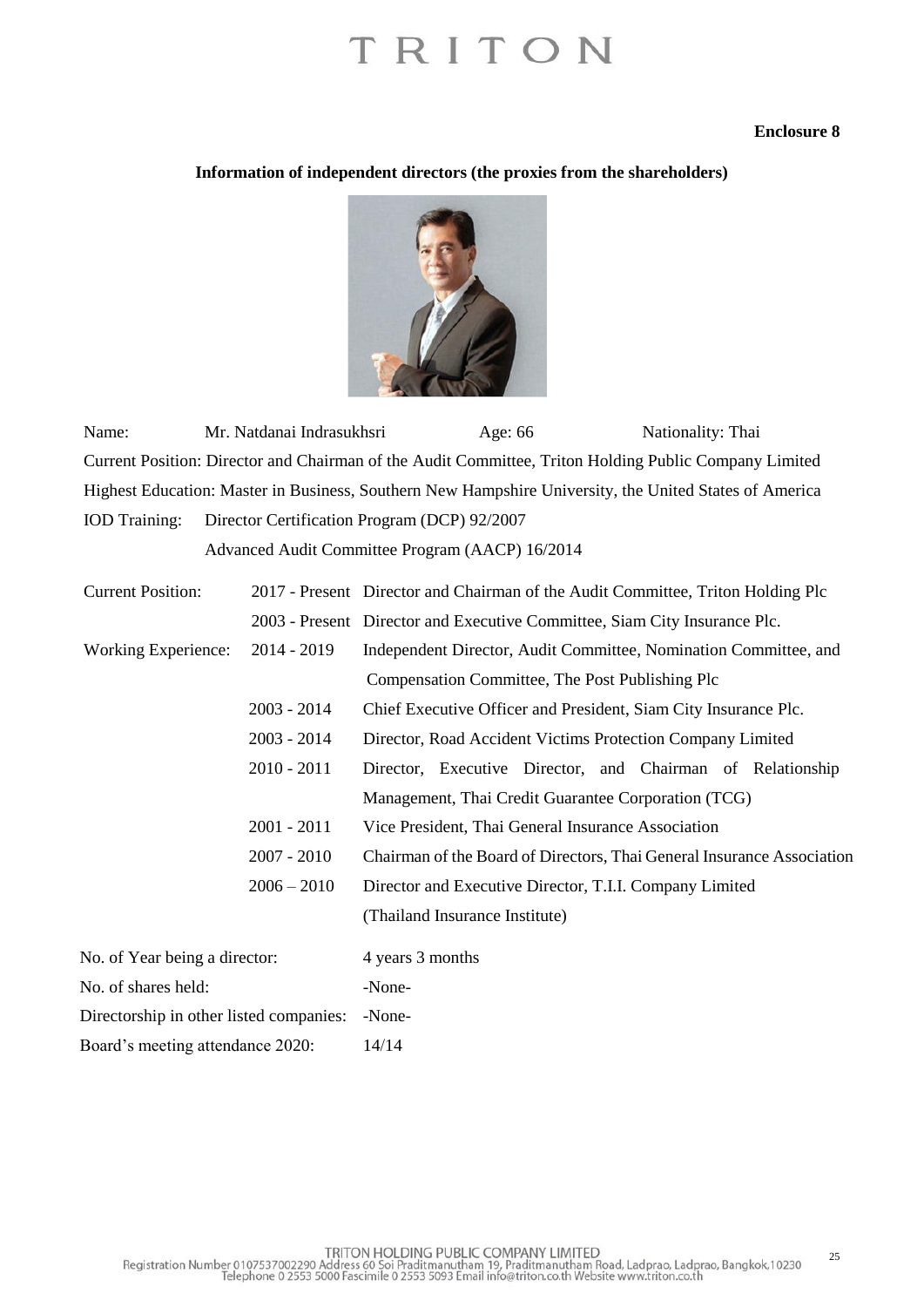#### **Information of independent directors (the proxies from the shareholders)**



| Name:                                   | General Lertrat Ratanavanich                                                                   |                       | Age: 74 Years                                              | Nationality: Thai                                                                 |  |  |
|-----------------------------------------|------------------------------------------------------------------------------------------------|-----------------------|------------------------------------------------------------|-----------------------------------------------------------------------------------|--|--|
| Position:                               | Chairman of the Board of Directors and Independent Director, Triton Holding Plc.               |                       |                                                            |                                                                                   |  |  |
| Education:                              | - Honorary Doctor of Arts (Development Administration), Maejo University                       |                       |                                                            |                                                                                   |  |  |
|                                         | - Honorary Doctor of Philosophy, (Sustainable Energy and Environmental Technology Management), |                       |                                                            |                                                                                   |  |  |
|                                         | Rajamangala University of Rattanakosin                                                         |                       |                                                            |                                                                                   |  |  |
|                                         | - Honorary Doctor of Arts (General) in Public Administration, Eastern Asia University          |                       |                                                            |                                                                                   |  |  |
| <b>IOD</b> Training:                    | - Cert. in Director Certification Program (DCP) 30/2003                                        |                       |                                                            |                                                                                   |  |  |
|                                         | - Cert. in the Role of Chairman Program (RCP) 1/2000                                           |                       |                                                            |                                                                                   |  |  |
|                                         | - Cert. in Financial for Non-Financial Director (FND) 1/2003                                   |                       |                                                            |                                                                                   |  |  |
|                                         | - Cert. in The Role of the Compensation Committee (RCC) 13/2011                                |                       |                                                            |                                                                                   |  |  |
|                                         | - Cert. in Financial for Statements for Director (FSD) 13/2011                                 |                       |                                                            |                                                                                   |  |  |
|                                         | - Cert. in the Role of Chairman Program (RCP) 28/2012                                          |                       |                                                            |                                                                                   |  |  |
| <b>Current Position:</b>                | $2019$ – Present                                                                               |                       | Member of the Thai Senate 12 <sup>th</sup>                 |                                                                                   |  |  |
|                                         | $2017$ – Present                                                                               |                       | Vice Chairman, National Reform Committee for Energy        |                                                                                   |  |  |
|                                         | $2016$ – Present                                                                               |                       |                                                            | Chairman of the Board of Directors and Independent Director, Triton Holding Plc.  |  |  |
|                                         | $2013$ – Present                                                                               |                       | Director, MFC Asset Management Plc.                        |                                                                                   |  |  |
|                                         | $2006 -$ Present                                                                               |                       |                                                            | Honorary Vice President of Athletic Association, Thailand Patron                  |  |  |
|                                         |                                                                                                | His Majesty the King  |                                                            |                                                                                   |  |  |
| Work Experience:                        | $2015 - 2017$                                                                                  |                       | Member of National Reform Steering Assembly,               |                                                                                   |  |  |
|                                         |                                                                                                |                       | The Secretariat of The House of Representatives            |                                                                                   |  |  |
|                                         | $2012 - 2017$                                                                                  |                       |                                                            | Chairman of the Executive Director, Thailand Professional Qualification Institute |  |  |
|                                         |                                                                                                | (Public Organization) |                                                            |                                                                                   |  |  |
|                                         | $2013 - 2016$                                                                                  |                       | Chairman of the Board of Directors, G J Steel Plc.         |                                                                                   |  |  |
|                                         | $2013 - 2016$                                                                                  |                       | Chairman of the Board of Directors, G Steel Plc.           |                                                                                   |  |  |
|                                         | $2013 - 2015$                                                                                  |                       | Member of National Reform Steering Assembly,               |                                                                                   |  |  |
|                                         |                                                                                                |                       | The Secretariat of The House of Representatives            |                                                                                   |  |  |
|                                         | $2013 - 2015$                                                                                  |                       |                                                            | Advisory commissioners and announcer, The Constitution Drafting                   |  |  |
|                                         |                                                                                                |                       | Committee, The Secretariat of The House of Representatives |                                                                                   |  |  |
|                                         | $2013 - 2015$                                                                                  |                       |                                                            | Chairman of the Board of Directors, Wind Energy Holding Plc.                      |  |  |
|                                         | $2011 - 2013$                                                                                  |                       | Director, PTT Exploration and Production Plc.              |                                                                                   |  |  |
| No. of Year being a director:           |                                                                                                | 4 years 3 months      |                                                            |                                                                                   |  |  |
| No. of shares held:                     |                                                                                                | -None-                |                                                            |                                                                                   |  |  |
| Directorship in other listed companies: |                                                                                                |                       | MFC Asset Management Public Company Limited                |                                                                                   |  |  |
| Attending the meeting in Board 2020     |                                                                                                | 14/14                 |                                                            |                                                                                   |  |  |

26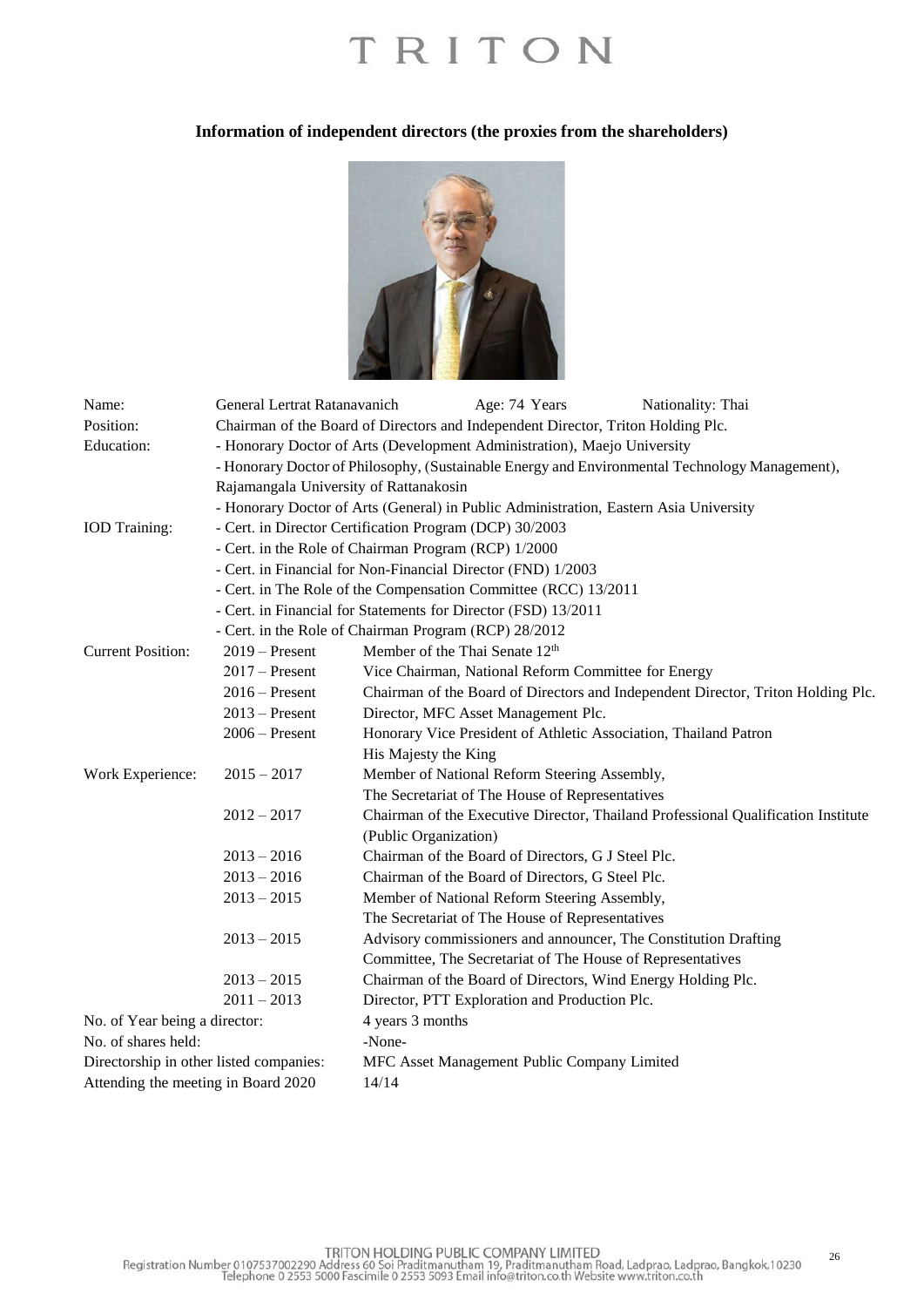#### **Enclosure 9**

#### **Documents or evidence required to verify eligibility of shareholders or representatives**

In order for the Shareholders Meeting of Triton Holding Public Company Limited ("Company") to be conducted with transparency, fairness and in the best interest of shareholders, the Company believes that inspection of documents or evidence to identify the shareholder or the proxy of the shareholder entitled to attend the meeting of shareholders should be set with the following details:

#### **1. Natural Person**

- 1.1 Shareholder of Thai nationality
	- (A) Identification card of Shareholder (Citizen card or State-officer card or State-enterprise card)
	- (B) In case of granting a proxy, a duplicate copy of the identification card of Shareholder and an original or a duplicate copy of the identification card or passport (If the proxy is a foreigner) of the proxy. In addition, the original Proxy Form must be completely filled out, signed by both the grantor and the proxy, affixed with a 20-Baht duty stamp.
- 1.2 Shareholder of foreign nationality
	- (A) Passport of Shareholder
	- (B) In case of granting a proxy, a duplicate copy of the passport of Shareholder and an original or a duplicate copy of the identification card or passport (If the proxy is a foreigner) of the proxy. In addition, the original Proxy Form must be completely filled out, signed by both the grantor and the proxy, affixed with a 20-Baht duty stamp.

## **2. Juristic Person**

- 2.1 Juristic person incorporated in Thailand
	- (A) Corporate certification letter issued within 6 months by the Business Development Department, Ministry of Commerce, with original or duplicate copy of the identification card or passport (In case of foreign director) of the authorized director qualified to attend the meeting.
	- (B) In case of granting a proxy, duplicate copy of the identification card or passport (in case of foreign director) of authorized director eligible to sign in the Proxy Form, with original or duplicate copy of the identification card or passport (If the proxy is a foreigner) of the proxy. In addition, the original Proxy Form must be completely filled out, signed by both the authorized juristic person as a grantor.
- 2.2 Juristic person incorporated outside Thailand
	- (A) Corporate certification letter and Certificate of incorporation which must contain details including name of the juristic person, authorized signatory and terms and conditions of the signature and the head office address, together with the original or duplicate copy of the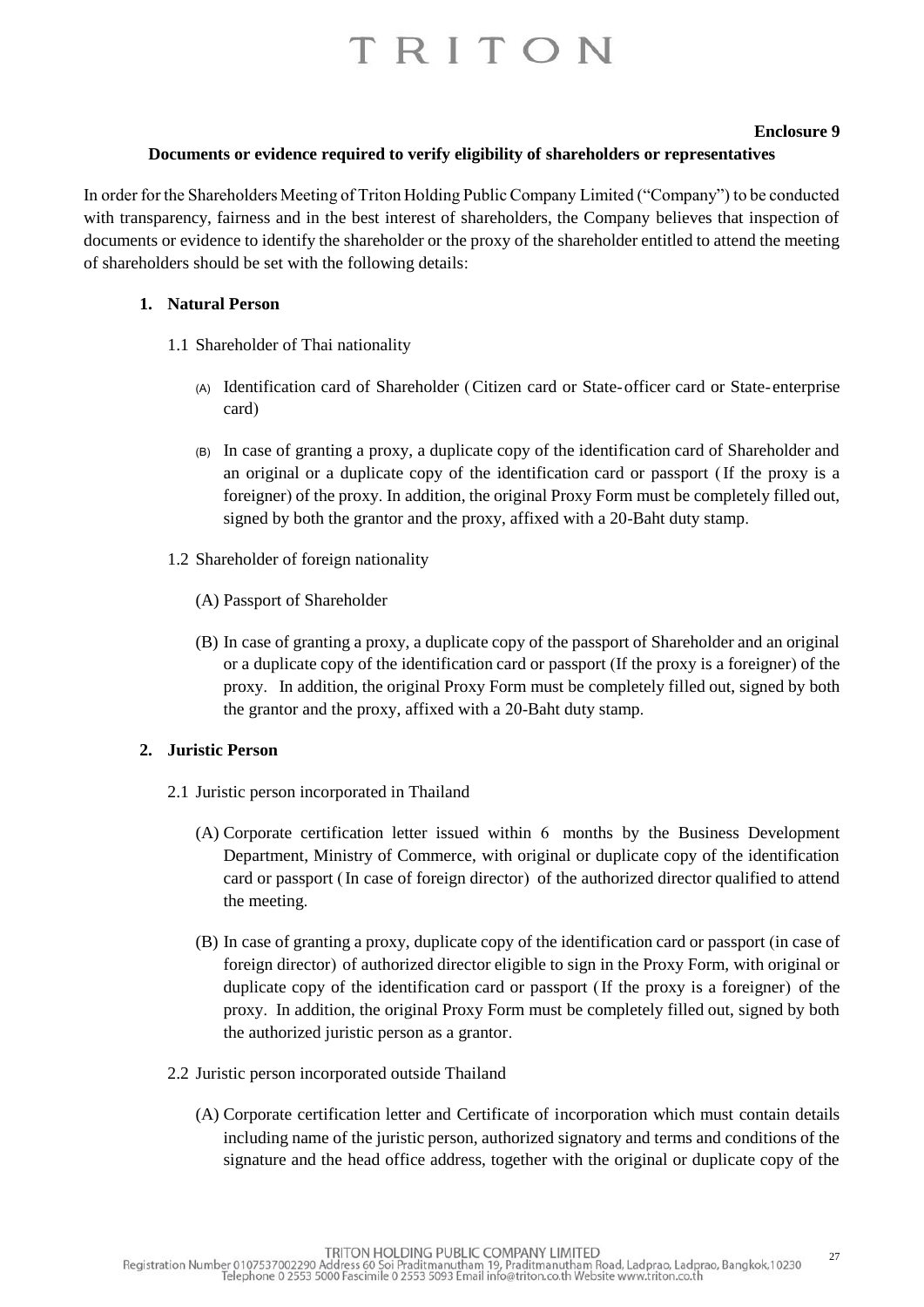passport (In case of foreign authorized juristic person) of authorized signatory of the juristic person.

(B) In case of granting a proxy, duplicate copy of the identification card or passport (if an authorized signatory is a foreigner) of the authorized juristic person who signs the Proxy Form with an original and duplicate copy of the identification card or passport (in case of foreign proxy) of the proxy. In addition, the original Proxy Form must be completely filled out and signed by the authorized juristic person as a grantor and the proxy and affixed with a 20-Baht duty stamp.

#### **Note:**

- (1) Duplicate copy of the citizen identification card or passport must be certified correct copy by the card or passport holder.
- (2) Duplicate copy of documents in Clause 2.1 (A) must be certified correct copy by authorized director of that juristic person.
- (3) Duplicate copy of documents in Clause 2.2 (A) created abroad or copies of such documents must be certified by Notary Public or by the Thai ambassador or Thai consulate in the country the document was prepared and must not be more than 1 year old on the meeting date. If the document is in language other than English, its Thai or English translation, certified correct translation by authorized person of the juristic person, must also be included.
- (4) Shareholder or proxy can register and submit the document or evidence for verification at the meeting venue from 08.30 pm until 10.00 pm on 27 April 2021.
- (5) In case of any conflicts arising with regard to the accuracy of the Proxy Form, the final decision shall be completely depended on the discretion of Chairman of the Board or authorized person assigned by Chairman.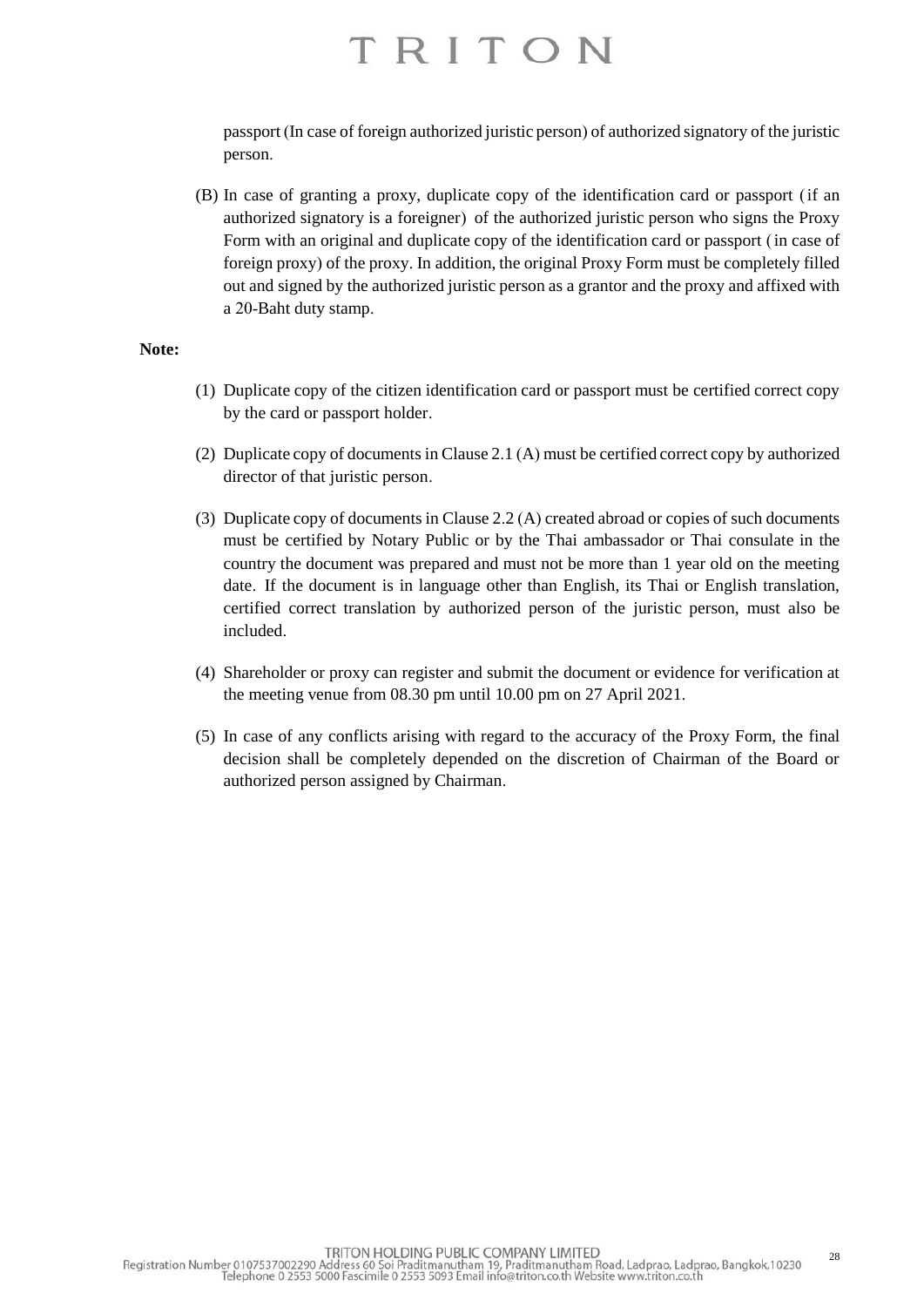#### **Articles of Association of the Company concerning Meeting of Shareholders Meeting of Shareholders, Proxy, and Voting right during the Meeting of Shareholders**

- **Article 32** The Company will hold the meeting of shareholders at a location around which its head office is situated or in an adjacent province or at any location as deemed appropriate by the Board.
- **Article 33** There should be at least one meeting of shareholders per year, such meeting will be referred to as "General Meeting". Such General Meeting shall be arranged within four (4) months from the last day of the fiscal year of the Company. The Board of Directors may summon an extraordinary meeting of shareholders whenever the board thinks appropriate. Shareholders holding shares altogether at not less than one-fifth of the total number of shares sold or not less than 25 shareholders holding shares altogether at not less than one-tenth of the total number of shares sold may submit their names in a letter requesting the Board of Directors to summon an extraordinary meeting of shareholders at any time but they shall give express reasons for such request in the said letter. In such case, the Board of Directors shall arrange for the meeting of shareholders to be held within one month from the date of receipt of such request from the shareholders.
- **Article 34** In summoning for a meeting of shareholders, the Board of Directors shall send notice of the meeting specifying the place, date, time, agenda of the meeting and the subject matter to be presented to the meeting together with reasonable details and clear indication whether each matter will be for acknowledgement, for approval or for consideration as well as provide the relevant Board's opinion. The mentioned notice shall be delivered to the shareholders and the Registrar for reference not less than 7 days prior to the meeting. In addition, the notice of the meeting shall also be announced in a newspaper for at least three consecutive days prior to the meeting.
- **Article 35** The meeting of shareholders must be attended by not less than 25 shareholders or proxies (if any) or not less than a half of total number of shareholders holding an aggregate number of shares not less than one-third of all shares sold in number to constitute a quorum. At any meeting of shareholders, if after one hour from the scheduled meeting time, the number of shareholders present is still not enough to form a quorum as required, if such meeting was requested by shareholders, such meeting shall be revoked. If such meeting was not called for by shareholders, the meeting shall be rescheduled and in this case, notice of the meeting shall be delivered to shareholders not less than 7 days before the meeting and no quorum is required in such meeting.
- **Article 36** At a meeting of shareholders, a shareholder may appoint any person to attend the meeting and vote on his/her behalf. The authorization must be in written document dated and signed by the grantor and must be done according to the form prescribed by the Registrar and must contain at least the followings:
	- (1) Number of shares the grantor holds
	- (2) Name of the proxy
	- (3) The meeting number for which the proxy is authorized to attend and vote.

The proxy form must be submitted to Chairman of the Board or other person designated by the Board at the meeting place before the proxy attending the meeting.

**Article 37** If the Meeting is not able to consider all the agendas specified in the notice of the meeting or is not able to consider all matters proposed by shareholders holding at least one-third of total shares sold and thus, meeting adjournment is necessary then, the meeting shall set up the place, date and time for the next meeting. The Board has to send the meeting invitation letter indicating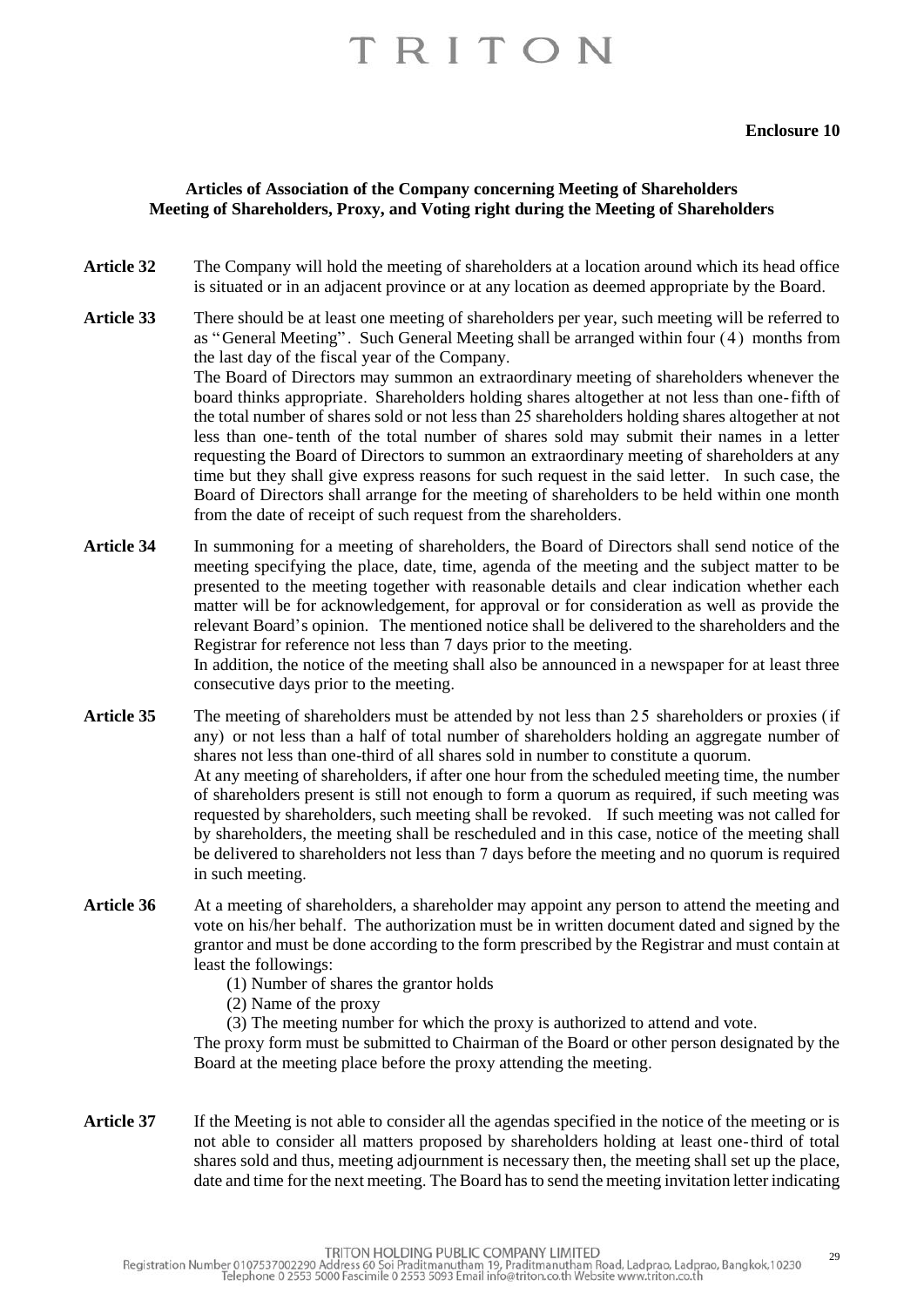the place, date, time and meeting agenda to shareholders at least 7 days prior to the meeting date. In addition, the notice of the meeting shall be announced in a newspaper for at least three consecutive days prior to the meeting.

**Article 38** Chairman of Board of Directors shall act as the chair of the meeting of shareholders. If Chairman of the Board is not present at the meeting or is unable to perform his/her function, then, Vice Chairman of the Board (if available) shall act as the meeting chairman, if Vice Chairman is not present or is present but not able to perform the function, then the attending shareholders shall elect one of the shareholders to act as the meeting chair.

Article 39 In the meeting of shareholders, every shareholder shall have one vote per share.

In an event where a shareholder has special conflict of interest in any matter, such shareholder may not cast the vote on that particular matter except for voting for election of directors.

The resolution or approval of any matter at the meeting of shareholders shall be supported by the majority vote of shareholders who attend the meeting and have the right to vote except for the following cases which require the support of at least three-fourths of the total votes of shareholders who are present at the meeting and entitled to vote:

- (A) The sale or transfer of the business of the Company, whether in whole of any substantial part to any person
- (B) The purchase or acceptance of the transfer of ownership of any limited company or any public limited company
- (C) The making, amendment or termination of any contract to lease the business of the Company whether in whole or in a substantial part, the entrusting of any person to conduct the business of the Company, or the merger of its business with the business of any other person for the purpose of sharing its profit and losses.

**Article 40** Activities that should be conducted by the annual general meeting include:

- (1) Consider reports from the Board regarding Company's operational performance of the past year
- (2) Consider and approve balance sheets
- (3) Consider allotment of earnings
- (4) Elect directors to replace directors who retire by rotation
- (5) Appoint Company's auditors
- (6) Other activities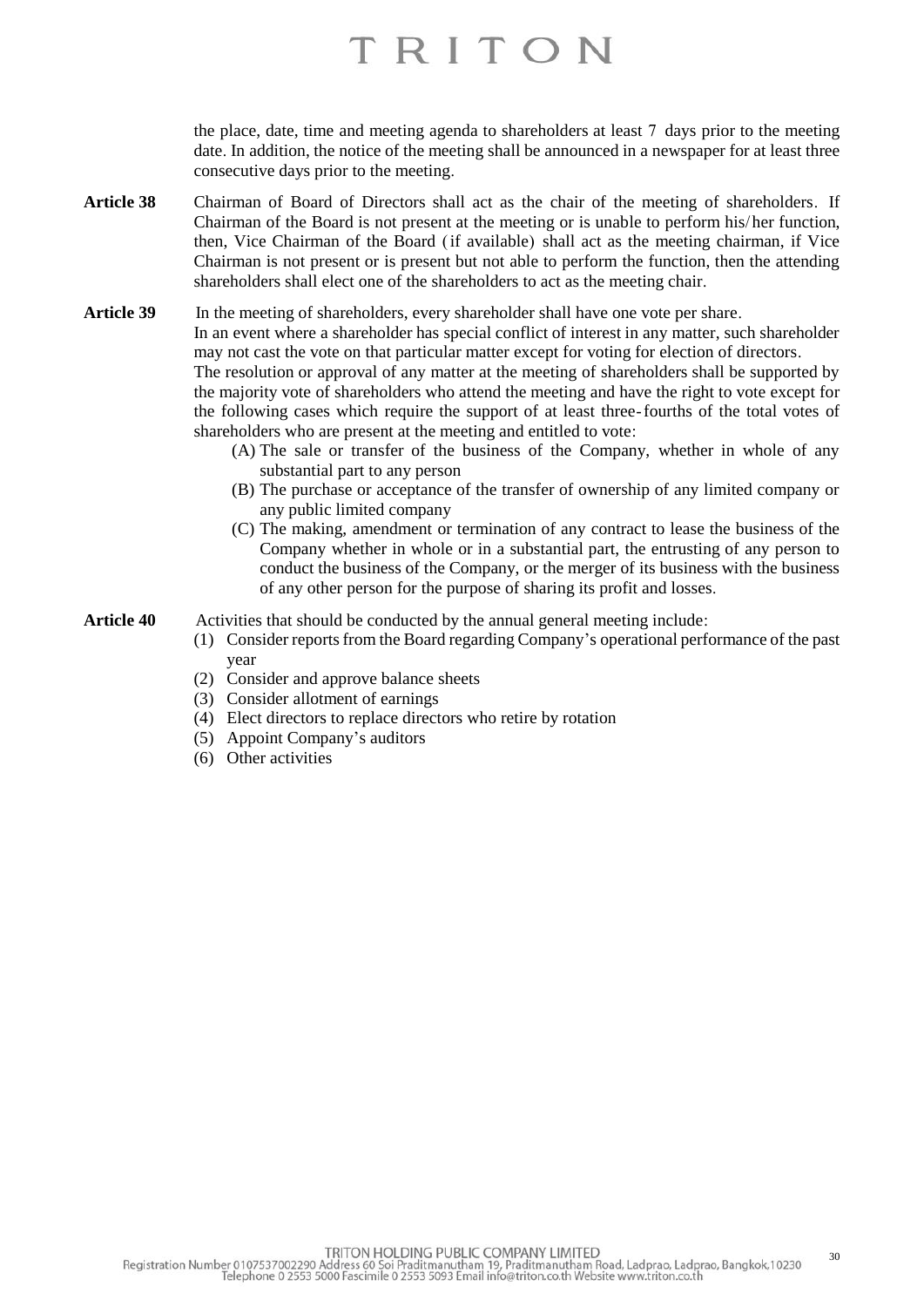### **Enclosure 11**

#### **Submitting questions relating to the Shareholders' Meeting**

The Board of Directors considers it appropriate to give an opportunity for shareholders to express their opinions and / or send questions about shareholders' meetings to the Board of Directors ahead of the meeting date. Shareholders can send questions to the Company via the following channels:

- 1. Shareholders who would like to ask questions, please provide your information with the following details:
	- Name, address, telephone, fax and email (if any) that the Company can contact.
	- Questions that would like to ask or give comments, along with supporting documents (if any)
- 2. Ways to send questions
	- via email [secretary@triton.co.th](mailto:secretary@triton.co.th)
	- $\blacksquare$  via fax 02-553-5091
	- via mail, by using post envelope (no need to stamp) which the Company sent with the meeting invitation. Shareholders can send to the Company Secretary Office; Triton Holding Public Company Limited, No. 60, Soi Praditmanutham 19, Praditmanutham Road, Lat Phrao, Bangkok 10230
- 3. Question Time; The Company invites shareholders to submit questions regarding the Shareholders' Meeting from now until April 20, 2021.
- 4. Company Secretary will gather those questions and submit to the Chief Executive Officer or related Executive to consider and answer questions relating to such shareholders further.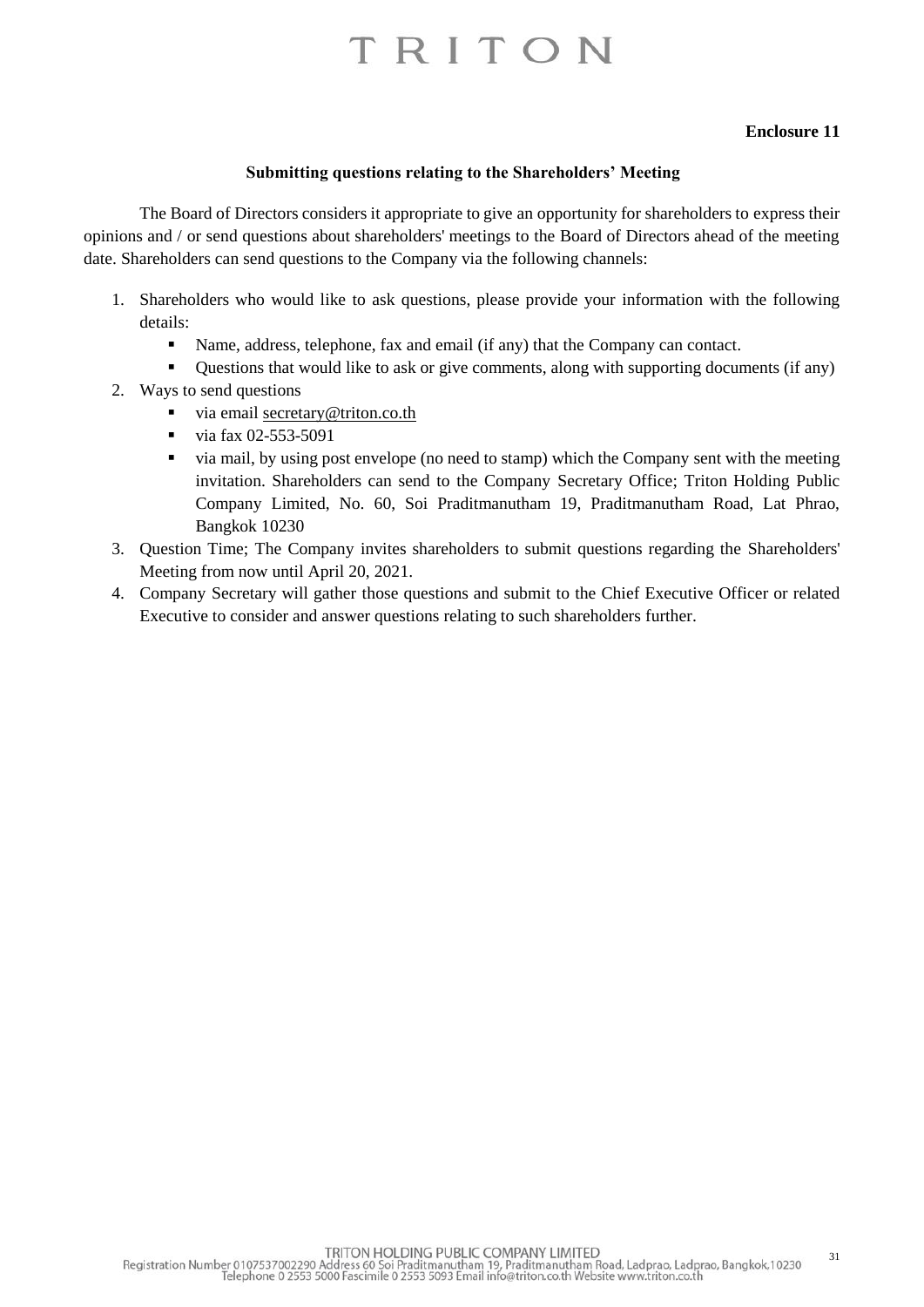#### **Enclosure 12**

#### **Using QR Code to download Annual Report 2020**

The Stock Exchange of Thailand by the Thailand Securities Depository Co., Ltd. (TSD), as a securities registrar which developed an electronic system for listed companies to send meeting documents and annual report in electronic form via QR Code for shareholders to browse for an information. Shareholders can download the information via QR Code by using the following steps:

#### **For IOS**

- 1. Turn on the camera on the mobile phone
- 2. Scan (point the camera on the mobile phone) at the QR Code
- 3. The screen will have a Notification comes up. Please click on the message to see the meeting information.

Note: If there is no message (Notification) on mobile phones, shareholders can scan QR Code from other applications such as QR CODE READER, Facebook and Line etc.

#### **For Android**

- 1. Open the QR CODE READER application, Facebook or Line.
	- How to Scan QR Code through Line
		- Go to Line app and select add a friend
		- Select OR Code
		- Scan QR Code 2. Scan QR Code to view meeting document information
- 2. Scan QR Code to view the meeting information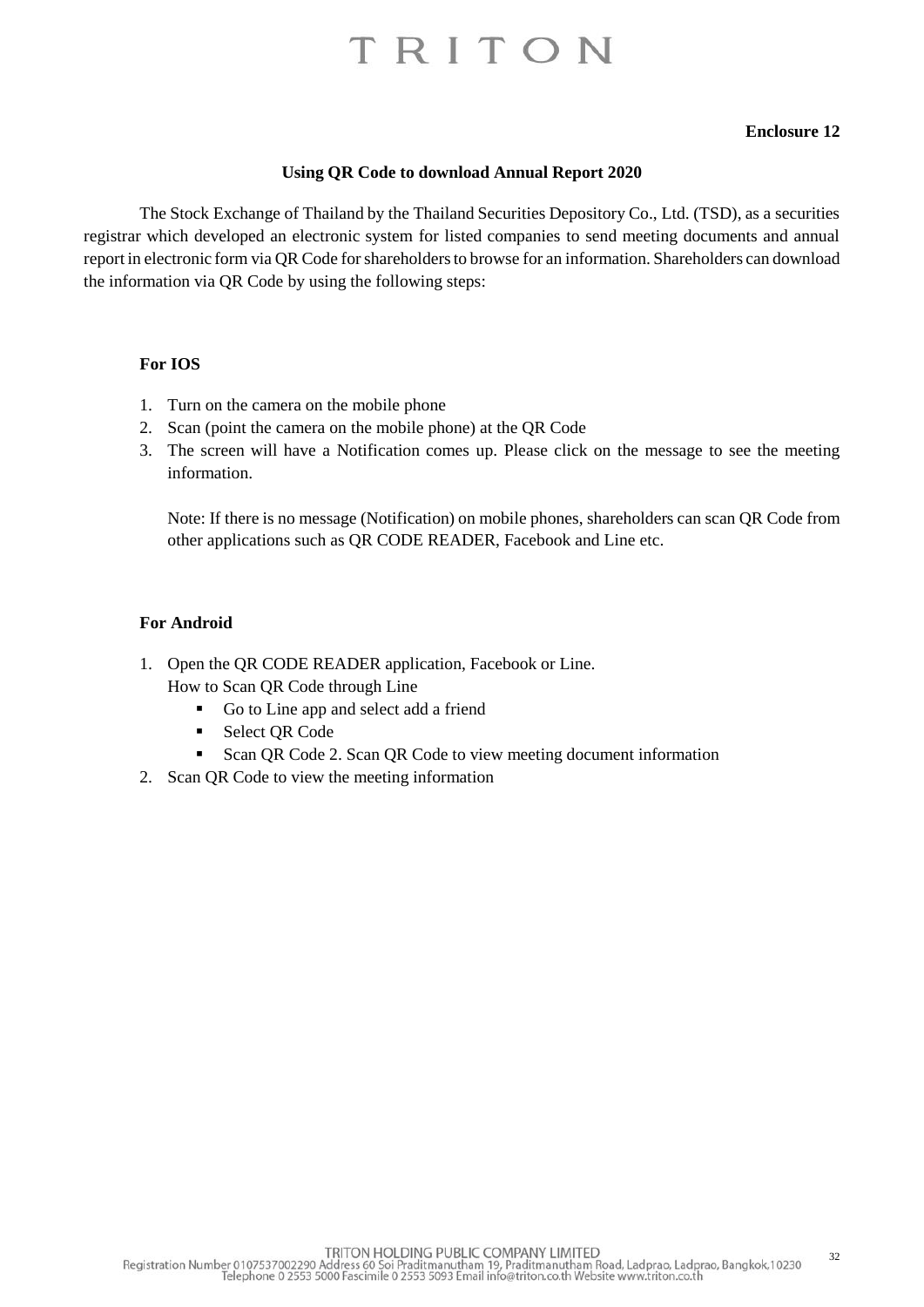#### **Enclosure 13**

## **Things to Know and Measures to Prevent Coronavirus 2019 (COVID-19) at the Annual General Meeting of Shareholders 2021**

According to the current situation of the epidemic of Coronavirus 2019 (COVID-19), there are many infected people that quickly and continuously increase at the moment. Therefore, the Board of Directors is aware and concern about the risk of spread. The Company would like to inform the know-how and preventive measures to shareholders as follows:

- 1. Request for cooperation from shareholders to grant proxy to the Company's independent directors to attend the meeting instead of shareholders themselves, in order to prevent and reduce the risk of coronavirus 2019 (COVID-19) and also for the shareholders' health.
- 2. Request for cooperation to comply with recommendations of the Department of Disease Control and the Company reserve the right not to allow shareholders or proxies to enter the meeting as follow:
	- 2.1.The shareholders who have a history of traveling to / returning from a dangerous communicable disease country in accordance with the notification of the Ministry of Public Health regarding areas outside the Kingdom of Thailand which are infectious disease zones, within 14 days before the Shareholders' Meeting.
	- 2.2.High-risk shareholders such as having a history of traveling to / returning from risk country within 14 days before the date of the Shareholders' Meeting, Shareholders who communicate or having a close contact with high-risk people or people with fever or symptoms that may be suspected to get the Coronavirus (COVID-19) or people who have respiratory symptoms.
	- 2.3.Shareholders or all participants are required to fill out a questionnaire for Coronavirus infection screening (COVID-19) and submit to the Company's staff at the registration point. If you conceal health problems or travel history, your actions may be considered as an offense under the Communicable Disease Act B.E. 2015.

In this regard, the shareholders as according to Article 2.1 and 2.2 can authorize the Company's independent directors to attend the meeting and vote on their behalf in accordance with the procedures and forms shown in Enclosure 7 of the notice of the invitation letter. Shareholders can send the proxy and proxy's supporting documents via mail by using post envelope which the Company sent with the meeting invitation. Shareholders can send to the Company Secretary Office; Triton Holding Public Company Limited, No. 60, Soi Praditmanutham 19, Praditmanutham Road, Lat Phrao, Bangkok 10230.

- 3. Notification on the channels of sending questions in advance, shareholders who desire to submit their questions in advance can follow details in Enclosure11.
- 4. In the event that shareholders still desire to attend the meeting, the Company request for cooperation and understanding from shareholders about the Company's actions to prevent and reduce the risk of Coronavirus 2019 (COVID-19) as follows:
	- 4.1 The Company will set up a screening point in accordance with the Department of Disease Control's guidelines in front of the meeting room. If any person with risk or respiratory symptoms is detected, the Company reserves the right not to allow shareholders or proxies to enter the meeting room (If shareholders can't attend the meeting, they can authorize other person or the Company's independent directors to attend the meeting instead of themselves)
	- 4.2 Line-up at the Screening Point, Document and Registration Points will be spaced 1 meter which may cause inconvenience.
	- 4.3 Participants are invited to sit on appropriate social distancing with a minimum distance of 1.5 meters between the chairs. The participants are not allowed to move or change the chair as provided, which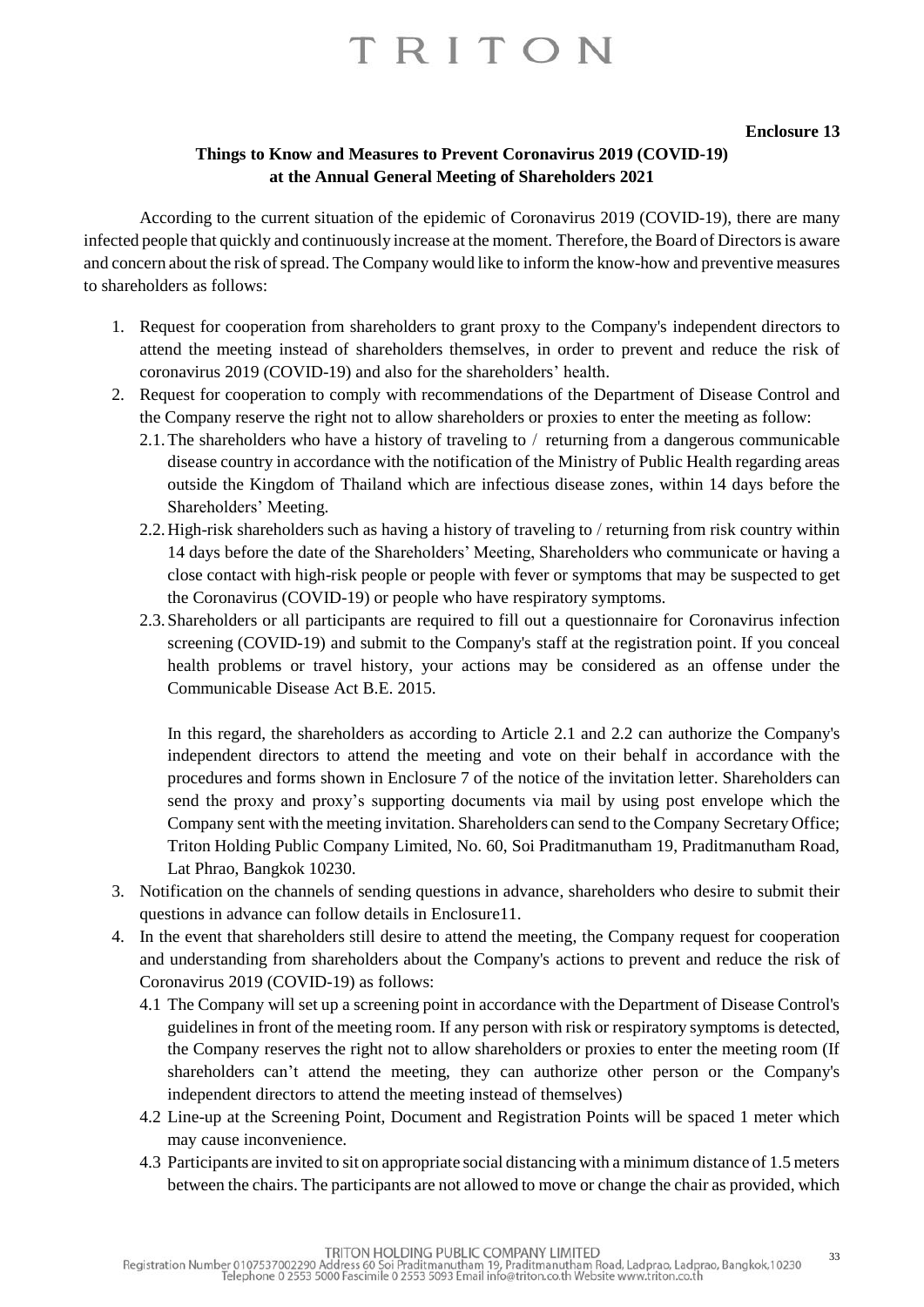will reduce the number of seats in the meeting room significantly and if seats are full, shareholders will not be able to enter in the meeting.

- 4.4 The Company will proceed to clean the meeting room with ozone and alcohol before the start of the meeting and request for shareholders' cooperation to bring a mask and wear it throughout the meeting
- 4.5 The Company strictly refrains from serving foods, beverages, tea, coffee, and eating in the meeting area to reduce the risk of spreading the virus
- 4.6 The Company refrains from distributing the annual report 2020 and the financial statements of the year 2020 in a book form on the meeting day in order to reduce the contact with other people and for the safety and hygiene of the participants.

However, if there are a large number of participants or many people coming together at the same time, it may cause delays in screening and registering process for the meeting. The Company apologizes for any inconvenience.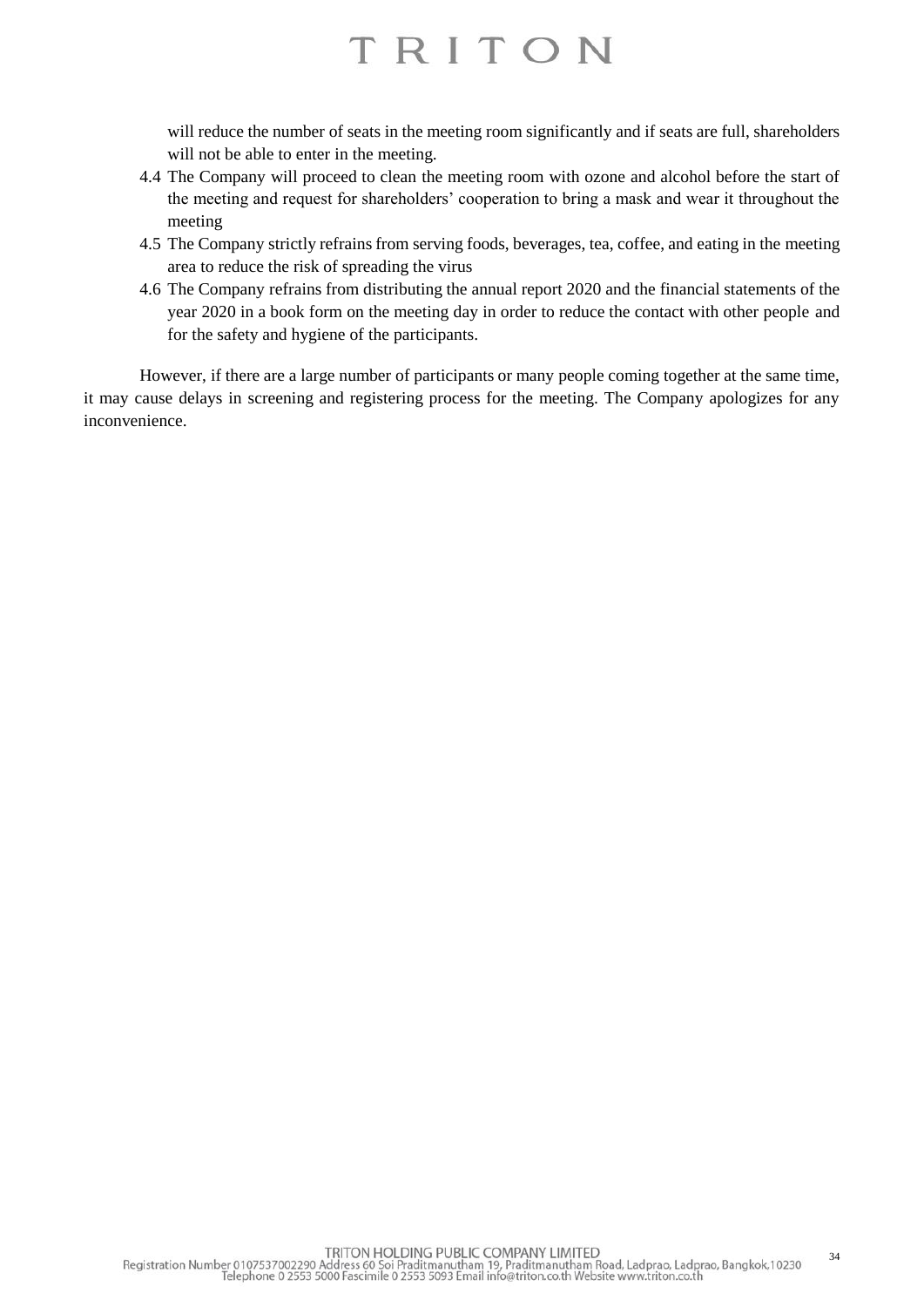#### **COVID-19 Screening Form**

## **Before attending to Annual General Meeting of Shareholders 2021 on April 27, 2021 at Triton building, Grand meeting room of the Company, building no. 60 Soi Praditmanutham 19 Praditmanutham Rd., Lat Phrao Sub-distict, Lat Phrao Distict, Bangkok 10230**

We need your help in providing the most accurate and truthful medical statement for effective prevention of the spreading of the disease.

| (Name-Surname) |                                                                                                  |            | (Mobile Phone Number) |  |  |  |
|----------------|--------------------------------------------------------------------------------------------------|------------|-----------------------|--|--|--|
|                |                                                                                                  |            |                       |  |  |  |
| 1.             | Do you have a temperature? $\geq$ 37.5 °C                                                        | $\Box$ Yes | $\square$ No          |  |  |  |
| 2.             | Do you have any of these symptoms?                                                               |            |                       |  |  |  |
|                | Cough                                                                                            | $\Box$ Yes | $\Box$ No             |  |  |  |
|                | Sore throats                                                                                     | $\Box$ Yes | $\Box$ No             |  |  |  |
|                | Runny nose                                                                                       | $\Box$ Yes | $\Box$ No             |  |  |  |
|                | Shortness of breath                                                                              | $\Box$ Yes | $\Box$ No             |  |  |  |
| 3.             | Have you traveled / transited from any countries except Thailand or areas with COVID-19 outbreak |            |                       |  |  |  |
|                | within the past 14 days?                                                                         |            |                       |  |  |  |
|                | $\Box$ Yes (I have traveled to):                                                                 |            |                       |  |  |  |
|                |                                                                                                  |            |                       |  |  |  |
|                | $\Box$ No                                                                                        |            |                       |  |  |  |
| 4.             | Have you been in physical contact with suspected COVID-19 patients?                              |            |                       |  |  |  |
|                | $\Box$ Yes                                                                                       |            |                       |  |  |  |

❑ No

Remark: If you have a temperature ( $\geq$  37.5 °C); or any symptoms which indicates above; or traveled / transited from any countries except Thailand or the COVID-19 outbreak areas within the past 14 days; or have been in contact with suspected COVID19 patients, GPSC would like to kindly ask for your cooperation in giving proxy to an independent director to attend the meeting on your behalf, by filling the Proxy Form B and submit to GPSC staff. Then you may then return safely to your resident and follow the guideline of the Department of disease Control, Ministry of Public Health, and Thailand.